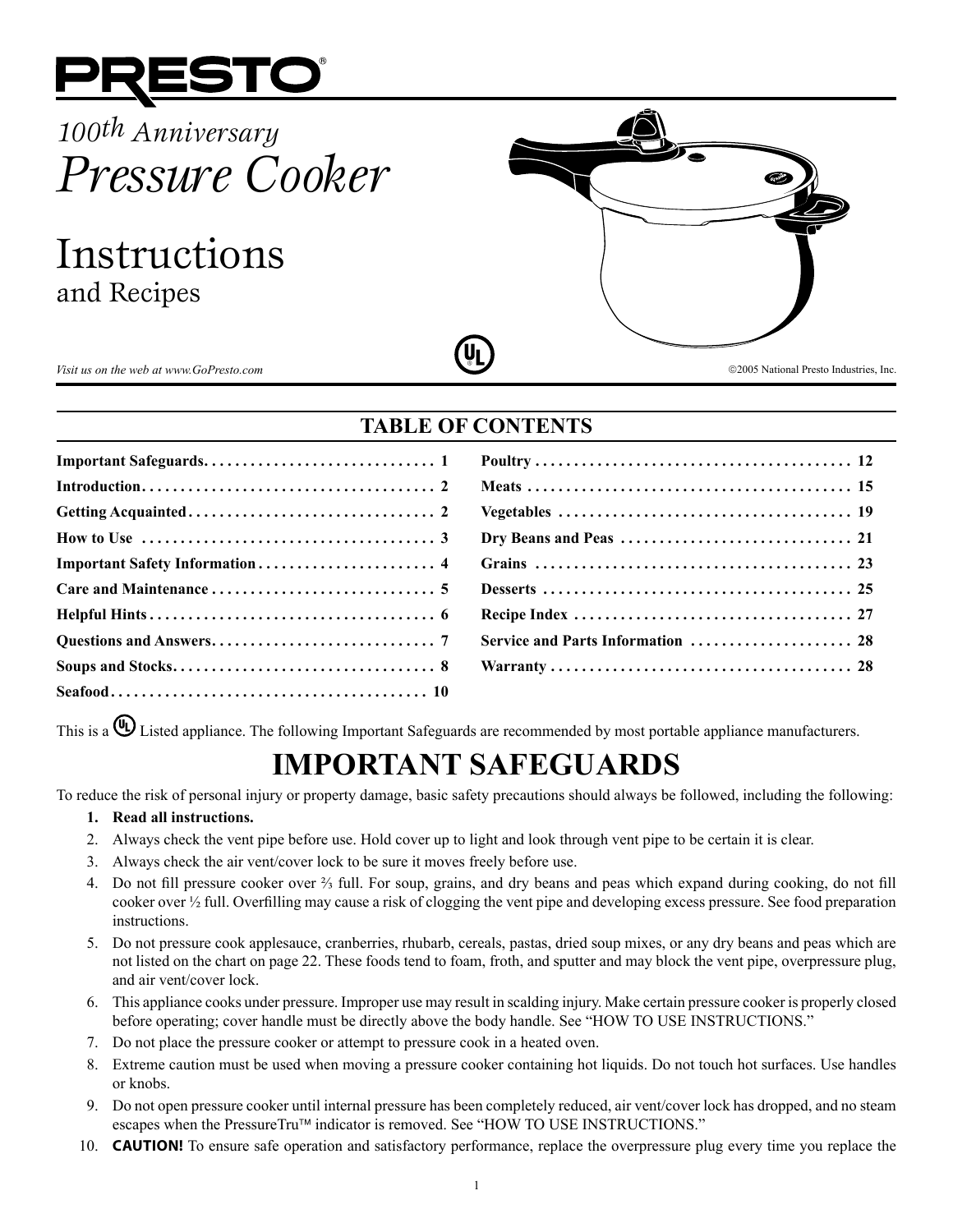sealing ring or sooner if it becomes hard, deformed, cracked, worn, or pitted. It is recommended that the sealing ring and overpressure plug be replaced at least every two years.

- 11. Close supervision is necessary when the pressure cooker is used near children. It is not recommended that children use the pressure cooker.
- 12. As pressure builds in the cooker, the stem in the PressureTru<sup> $M$ </sup> indicator will rise. LOW PRESSURE is reached when the first band is visible. HIGH PRESSURE is reached when the second band is visible. When the desired pressure is reached, lower the heat to maintain pressure at that setting. Failure to reduce heat will cause pressure to continue to build. If this occurs, excess steam will vent from the PressureTru<sup>™</sup> indicator, which will cause liquid to evaporate and food may scorch and/or the cooker may be damaged.
- 13. **CAUTION!** Do not use pressure cooker on an outdoor LP gas burner or gas range over 12,000 BTU's.
- 14. Do not use this pressure cooker for pressure canning.
- 15. Do not use this pressure cooker for other than intended use.
- 16. Do not use this pressure cooker for pressure frying with oil.

# **SAVE THESE INSTRUCTIONS**

THIS PRODUCT IS FOR HOUSEHOLD USE ONLY.

# **INTRODUCTION**

Welcome to the world of pressure cooking. With your new Presto<sup>®</sup> Pressure Cooker, you'll discover how fast and easy it is to prepare a wide variety of delicious foods, especially foods that emphasize good health and nutrition along with good taste.

The pressure cooker is perfect for the way we live and eat today. It's ideal for preparing many of the lighter foods that help keep us healthy and fit. It preserves flavors and nutrients, tenderizes leaner cuts of meat and, best of all, it cooks foods three to ten times faster than ordinary cooking methods. And, it's even possible to cook several foods in the pressure cooker at the same time without the flavors intermingling.

We have included recipes for some traditional family favorites that are especially well suited to the many advantages of pressure cooking. For your convenience, we have also provided nutritional information for all of the recipes in this book.

To help get started with your new pressure cooker, be sure to read the "GETTING ACQUAINTED" section below.



# **GETTING ACQUAINTED**

Your pressure cooker is like a saucepan with a very special cover that locks in place. Air is automatically exhausted and steam is sealed inside creating pressure within the unit. Under pressure, internal temperatures in the cooker are raised above the normal boiling point of water, causing foods to cook faster. At LOW PRESSURE, a temperature of 232°F (or 111°C) is reached inside the pressure cooker. At HIGH PRESSURE, a temperature of 244°F (or 118°C) is reached inside the pressure cooker. These higher temperatures speed cooking and the moist steam atmosphere tenderizes meats naturally.

It is important to become familiar with the various parts of the pressure cooker (Fig. A) and to read the "HOW TO USE" section beginning on page 3 before using the unit for the first time.

Before the first use, remove the sealing ring (Fig. B) by simply pulling it out of the inside rim of the cover (Fig. A). Set Pressure $Tru^{\dagger M}$  indicator aside.

Wash sealing ring, cover, body, trivet, and steamer basket (Fig. A) in hot, sudsy water to remove any packaging material and white manufacturing lubricant. **Do not wash PressureTru™ indicator as water may damage parts.** Rinse all parts with warm water and dry. Then, replace the sealing ring, being careful to fit it under the stop tabs (Fig. B) which are located on the inside rim of the cover.

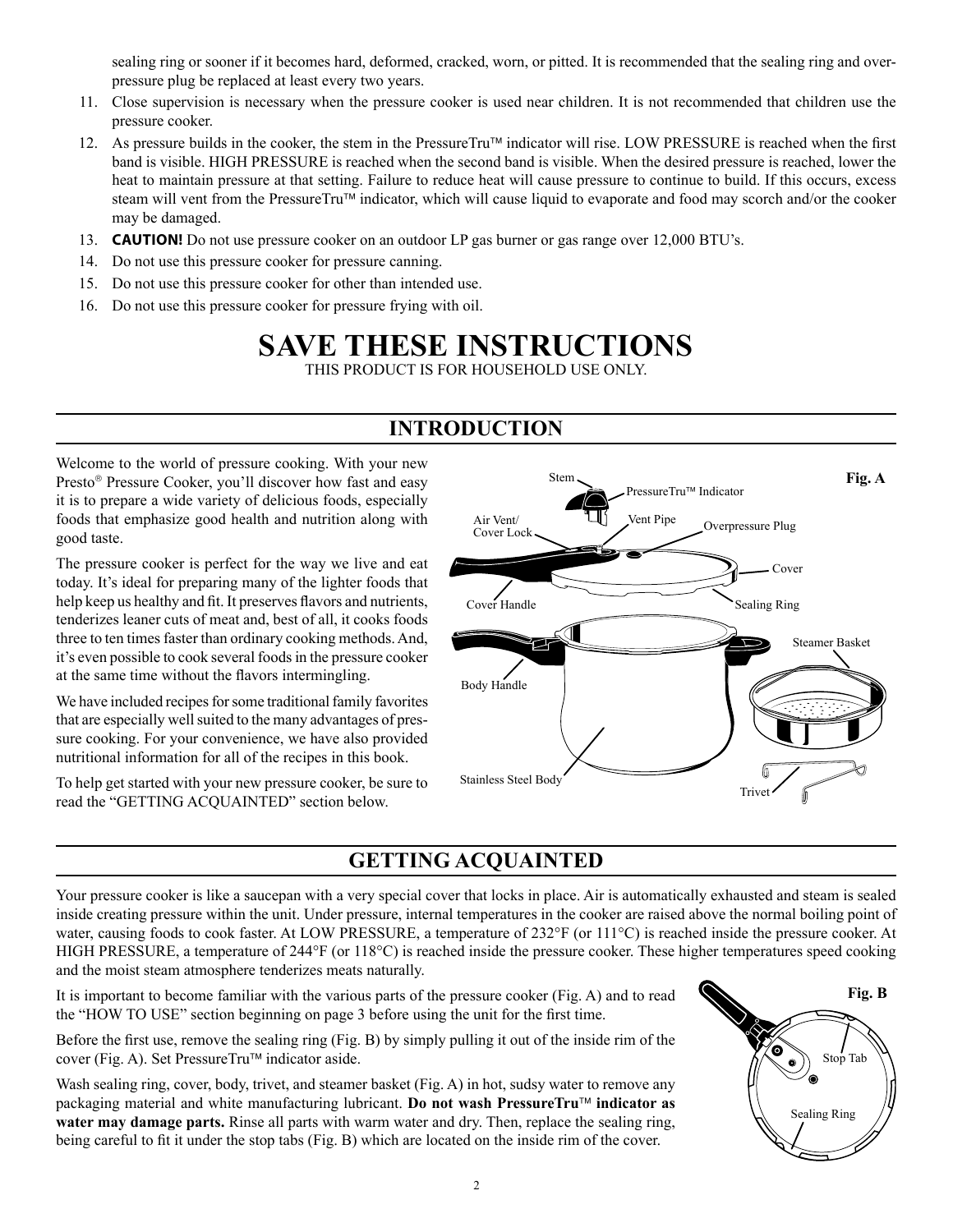# **HOW TO USE**

To assure the very best results every time, carefully follow these step-by-step instructions for pressure cooking. You may find it helpful to refer back to Fig. A on page 2.

- 1. Prepare ingredients according to the directions in the pressure cooking recipe you have selected. Pour liquid into the stainless steel body, as specified in the recipe or cooking chart. This liquid is usually water. However, some recipes will call for other liquids, such as wine. Be sure not to overfill the pressure cooker (see page 4).
- 2. Place the trivet and steamer basket into the cooker, if called for in the recipe (see "HELPFUL HINTS" on page 6 for guidance on when to use). If using the trivet, position it in the cooker so the loop ends are towards the bottom of the cooker (Fig. C).
- 3. **IMPORTANT:** Look through the vent pipe to make certain that it is clear before closing the cover (Fig. D). See safety information on page 4.

Holding the body handle with your left hand and the cover handle with your right hand, align the  $\nabla$  mark on the cover with the  $\blacktriangle$  mark on the body handle and place the cover on the cooker body (Fig. E). Move the cover handle slightly until the cover drops into position.

- 4. Close the cover securely by rotating it clockwise until the cover handle lines up with the body handle. **The pressure cooker is completely closed when the cover handle is directly above the body handle (Fig. F).**
- 5. Push the PressureTru™ indicator onto the vent pipe. You will hear it click into place. The lever on the indicator should be centered over the blue air vent/cover lock for operation (Fig. G).

**NOTE:** It may be necessary to apply slight pressure when positioning the PressureTru<sup> $M$ </sup> indicator on the vent pipe.

6. Using a high heat setting on your stove, heat the pressure cooker. As pressure is building, a small amount of steam will be released from the PressureTru™ indicator.

**NOTE:** The air vent/cover lock may move up and down a few times when cooking first begins and steam will be noticeable. You may also hear a popping sound and see some condensation between the cover and body. All of these are normal indications that pressure is building and air is being exhausted from the pressure cooker. At the point the air is fully exhausted from the cooker, the air vent/cover lock will slide fully up and lock the cover on. It will remain in this position until pressure is released (Fig. H).

7. As pressure builds up in the cooker, the blue stem in the PressureTru<sup> $\text{m}$ </sup> indicator will rise. LOW PRESSURE is reached when the first band is visible. HIGH PRESSURE is reached when the second band is visible. Cooking time begins when the stem reaches desired level (Fig. I). When the desired pressure is reached, adjust heat so stem stays at that position.

**NOTE:** If the stem rises above the second band, the PressureTru<sup> $M$ </sup> indicator will vent excess pressure and you will hear a constant hissing sound. If this occurs, lower heat to reduce pressure to desired setting. Failure to reduce heat will allow excess steam to vent from the PressureTru™ indicator causing too much liquid to be lost. Food may scorch and/or the cooker may become damaged. Never leave your pressure cooker unattended at high heat settings.

- 8. When cooking time is complete, turn off burner. If using an electric stove, remove pressure cooker from burner.
- 9. Reduce pressure according to the recipe or cooking chart instructions. If the instructions say "Let the pressure drop of its own accord," set the pressure cooker aside to cool until pressure is completely reduced. If the instructionsstate, "Release pressure quickly," you can release pressure safely using either of the following quick cool methods:
	- A) Cool the pressure cooker under a running water faucet or pour cold water over it; be sure that the stream of water does not come into contact with the Pressure $Tru^{\dagger}$  indicator. Do this until pressure is completely reduced. Pressure is completely reduced when the air vent/cover lock has dropped and the stem in the PressureTru™ indicator has dropped to the down position (Fig. H).













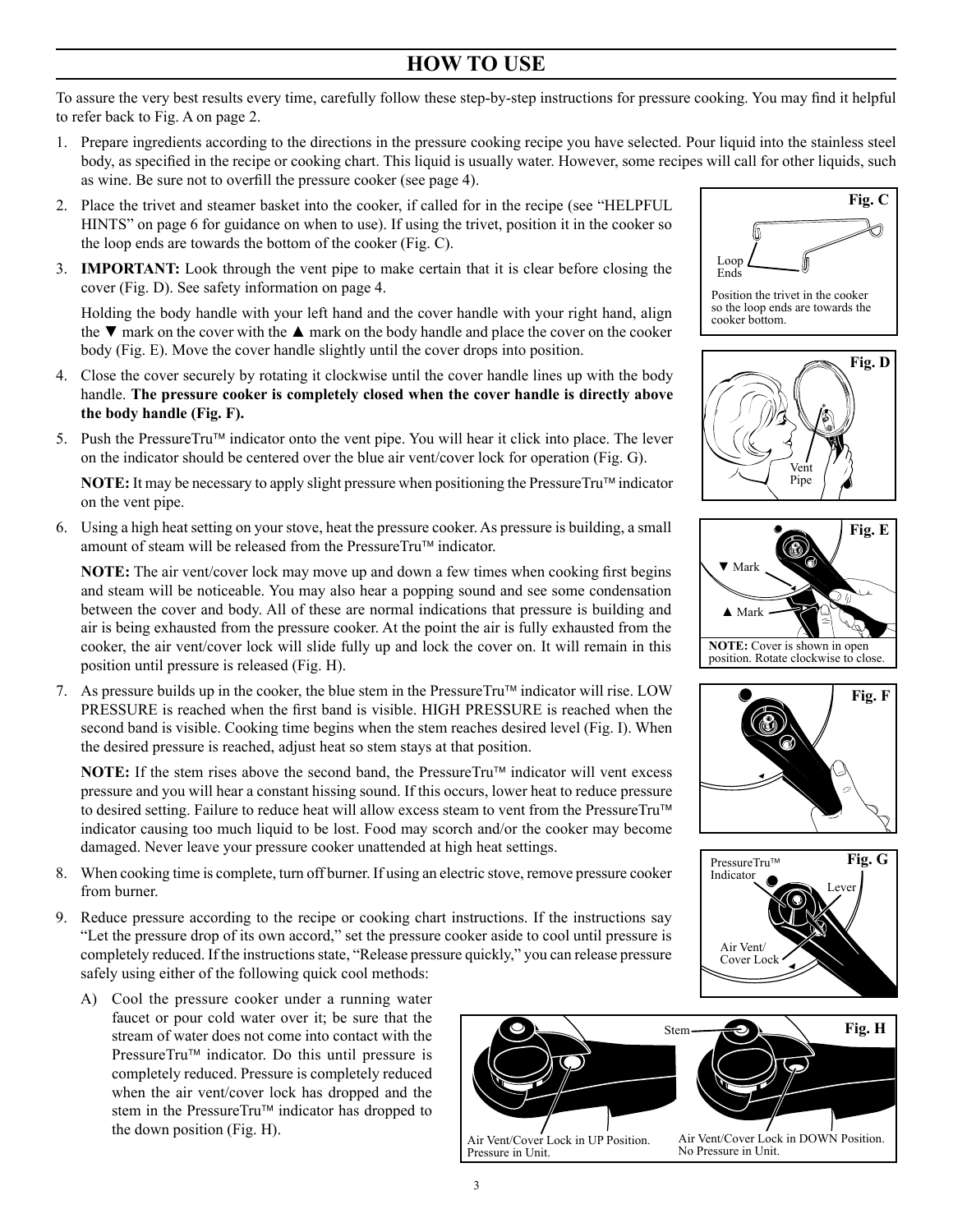If either the air vent/cover lock or the stem in the PressureTru™ indicator remain in the raised position, there is still pressure inside the pressure cooker. Continue to cool until the air vent/cover lock drops and the stem in the PressureTru™ indicator has dropped to the down position (Fig. H).

B) Rotate the lever on the PressureTru<sup>TM</sup> indicator either clockwise or counterclockwise to release pressure

(Fig. J). Steam will be rapidly released. **WARNING!** To prevent steam burns, always rotate the lever towards you so the steam vents away from you.

**CAUTION!** When using this method, be certain that the recipe calls for the quick release of pressure and that you have followed all of the pressure cooker safety rules below and on page 5. Otherwise, liquid and/or food particles may be released along with the steam. This not only can be messy, but also can result in burns.

**NOTE:** You can stop the release of pressure at any time by turning the lever on the PressureTru<sup>™</sup> indicator (Fig. K) so it is once again centered over the air vent/cover lock. If necessary, finish reducing pressure quickly by cooling the pressure cooker under a running water faucet or pour cold water over it until pressure is completely reduced.

- 10. After pressure has been completely reduced, pull the PressureTru<sup> $\text{m}$ </sup> indicator straight up off the vent pipe, grasping the black cap (Fig. K). **Always remove the PressureTru™ indicator before opening the cover.**
- 11. To open the cover, turn it counterclockwise until the  $\blacktriangledown$  on the cover aligns with the  $\blacktriangle$  mark on the body handle. Then, lift the cover toward you to keep any steam away from you. If the cover turns hard, there still may be some pressure in the unit. **Do not force the cover off.** Continue to cool the pressure cooker until the air vent/cover lock has dropped and the cover turns easily. After removing cover, look through the vent pipe to make sure it is clear. If it is blocked or partially blocked, clean it with a small brush or pipe cleaner.



12. If you have used the steamer basket, use pot holders to grasp the two handles on the sides of the steamer basket and carefully lift the basket out of the cooker. Food is ready to serve.

# **IMPORTANT SAFETY INFORMATION**

Cooking under pressure enables you to prepare food both quickly and deliciously. If used properly, your pressure cooker is one of the safest appliances in your kitchen. To ensure safe operation, make sure you always observe the following simple rules whenever you use the pressure cooker:

1. **Never overfill the pressure cooker.** Many foods tend to expand when cooked. If the cooker is overfilled, expansion of food may cause the vent pipe to become blocked or clogged. If the vent pipe becomes blocked, it cannot relieve excess pressure.

Therefore, never fill the cooker above the <sup>2</sup>/<sub>3</sub> fill line. There are a few foods such as rice, grains, dry beans and peas, and soups which expand so much or foam and froth while cooking that the cooker should never be filled above the  $\frac{1}{2}$  fill line.

 For your convenience, both the ⅔ and ½ full levels are marked by indentations on the side of the pressure cooker body (see Fig. L). The upper marking indicates the  $\frac{2}{3}$  full level and the lower the ½ full level. In addition, in each section of the recipes you will find instructions on the maximum fill level for each type of food.

 When cooking any food, do not let any portion extend above the maximum fill mark. **Follow specific recipe for the amount of liquid that should be added to the pressure cooker. The liquid will not necessarily come up to the fill line.** 

**Reminder: When cooking rice, grains, dry beans and peas, and soups, the cooker should never be more than ½ full.**

- 2. **Always add cooking liquid.** If an empty pressure cooker is left on a hot burner or if a cooker boils dry and is left on a heated burner, the cooker will overheat excessively causing possible discoloration and/or damage to the cooker.
- 3. **Always look through the vent pipe before using the cooker to make sure it is clear.** If the vent pipe is blocked, it cannot function as it should and thus cannot relieve excess pressure. Pressure may then build to unsafe levels. To clean the vent pipe, see page 5.
- 4. **Always fully close the pressure cooker.** The cooker is fully closed when the cover handle is directly above the body handle. Your



Air Vent/Cover Lock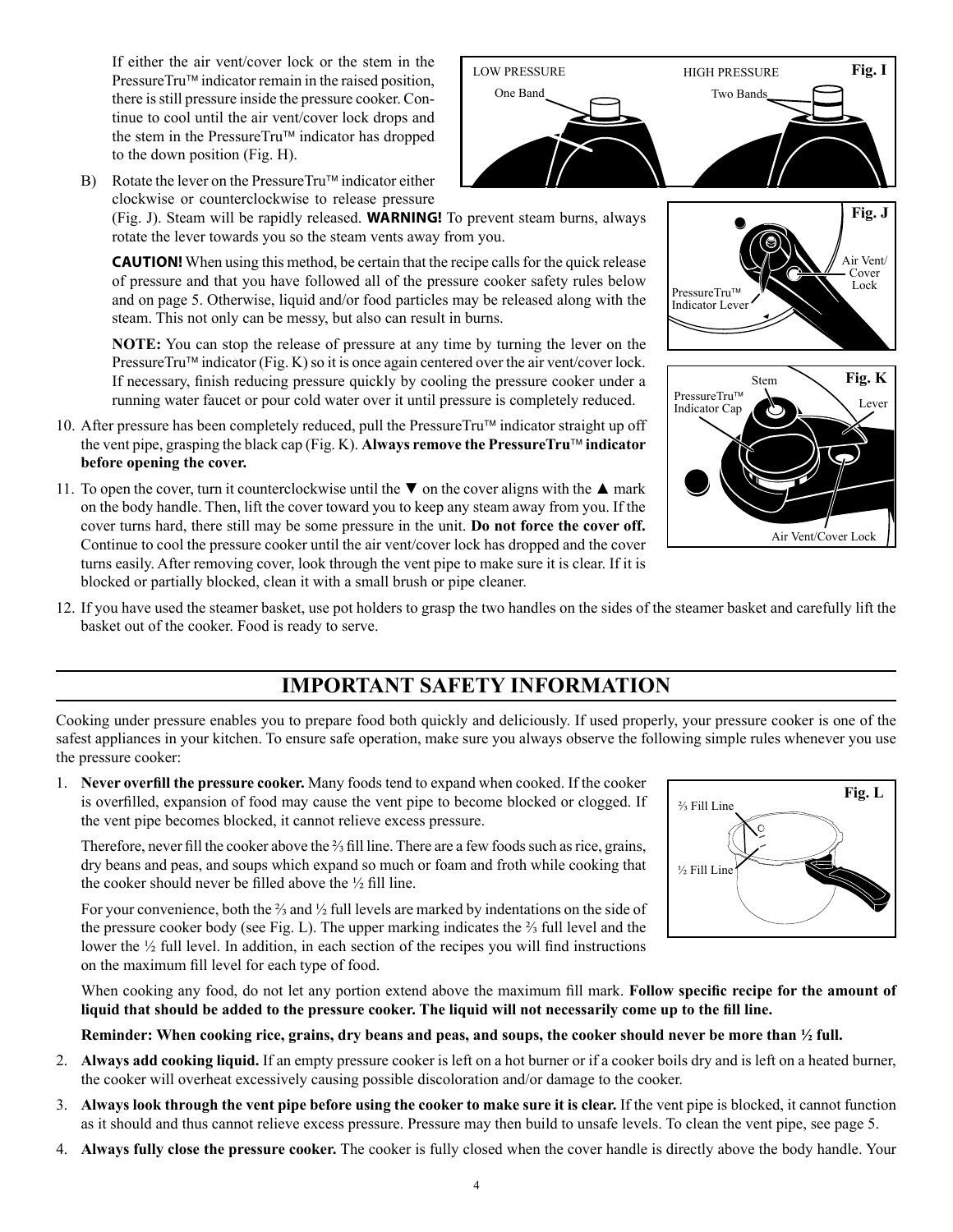pressure cooker has specially designed lugs on the cover and body which lock the cover in place when the cooker is fully closed. However, if the cooker is not fully closed, the lugs cannot lock the cover onto the body. It's possible that pressure could build inside the cooker and cause the cover to come off and result in bodily injury or property damage. Always be sure the cover handle is directly above the body handle (see page 3, Fig. F). Do not turn past handle alignment.

- 5. **Never open the cooker when it contains pressure.** The blue air vent/cover lock provides a visual indication of pressure inside the cooker. When it is up, there is pressure. When it is down, there is no pressure in the cooker and it can be opened. If the pressure cooker is opened before all of the pressure is released, the contents of the cooker will erupt and could cause bodily injury or property damage.
- 6. **Check the overpressure plug. If it is hard, deformed, cracked, worn, or pitted, replace it immediately.** The overpressure plug is a secondary pressure relief valve which is designed to relieve excess pressure if the vent pipe becomes blocked. The overpressure plug is made of rubber, and when new, is soft and pliable. Over time, depending on the frequency and type of use, rubber becomes hard and inflexible. When hard and inflexible, the overpressure plug loses its ability to act as a secondary pressure relief valve. It should be replaced immediately.

 Should the overpressure plug ever be forced out of the cover due to excess pressure while cooking, it is important to call the Test Kitchen at 1-800-368-2194. **Do not attempt to replace the overpressure plug.**

- 7. **Always follow special procedures found in the instruction book when pressure cooking rice, grains, and dry beans and peas.** During cooking, dry beans and peas tend to froth and foam which could cause the vent pipe to become blocked. Therefore, dry beans and peas need to be soaked and cooked according to instructions beginning on page 21. Using this method will keep foam at safe levels during cooking. Like dry beans and peas, rice and grains tend to froth and foam during cooking; therefore, to contain foaming and frothing during the cooking period, rice and grains must be prepared in a bowl in the pressure cooker according to directions on page 23.
- 8. **Never pressure cook applesauce, cranberries, rhubarb, cereals, pastas, dried soup mixes, or dry beans and peas which are not listed in the chart on page 22.** These foods expand so much as a result of foaming and frothing that they should never be cooked under pressure.

# **CARE AND MAINTENANCE**

- 1. All parts of your pressure cooker except the PressureTru™ indicator are fully immersible for easy cleaning. Always remove the
- **PressureTru indicator from the cover before immersing the cover in water.** When washing the cover, always remove the sealing ring to allow easy cleaning of the inside rim of the cover. The sealing ring should be washed with hot sudsy water after each use.
- 2. Wipe the PressureTru™ indicator with a damp cloth. Never immerse the Pressure $Tru^{\dagger}$  indicator in water as water may damage the parts.
- 3. To be sure the vent pipe is clear, hold the cover up to the light and look through the vent pipe. Clean it with a small brush or pipe cleaner if it is blocked or partially blocked (Fig. M). Also clean the vent pipe nut as shown.
- 4. Occasionally remove the air vent/cover lock in the pressure cooker cover handle for cleaning. To remove the air vent/cover lock, place your finger over the hole (Fig. O) in the cover handle and remove the white rubber gasket from the air vent/cover lock on the underside of the cover (Fig. N). Push the air vent/cover lock through the top of the cover and wash it and the gasket in hot sudsy water.

The metal shaft of the air vent/cover lock may be cleaned with a nylon mesh pad. Clean the hole in the cover handle with a small brush. After cleaning, reinsert the metal shaft of the air vent/cover lock from the top side of the cover (Fig. O) down through the cover handle hole. Place a finger over the handle hole (to keep the air vent/cover lock from falling out) and turn the cover over. Wet the rubber gasket and push onto the end of the metal shaft until it snaps into the groove on the shaft.

5. The overpressure plug can also be removed for cleaning by pushing it out of its opening from the top of the cover. After cleaning, reinsert it by pushing the domed side of the plug into the opening from the underside of the cover, until the bottom edge is fully and evenly seated against the underside of the cover (Fig. P). When the overpressure plug is properly installed, the word "TOP" will be visible on the overpressure plug when viewing the outside of the cover.





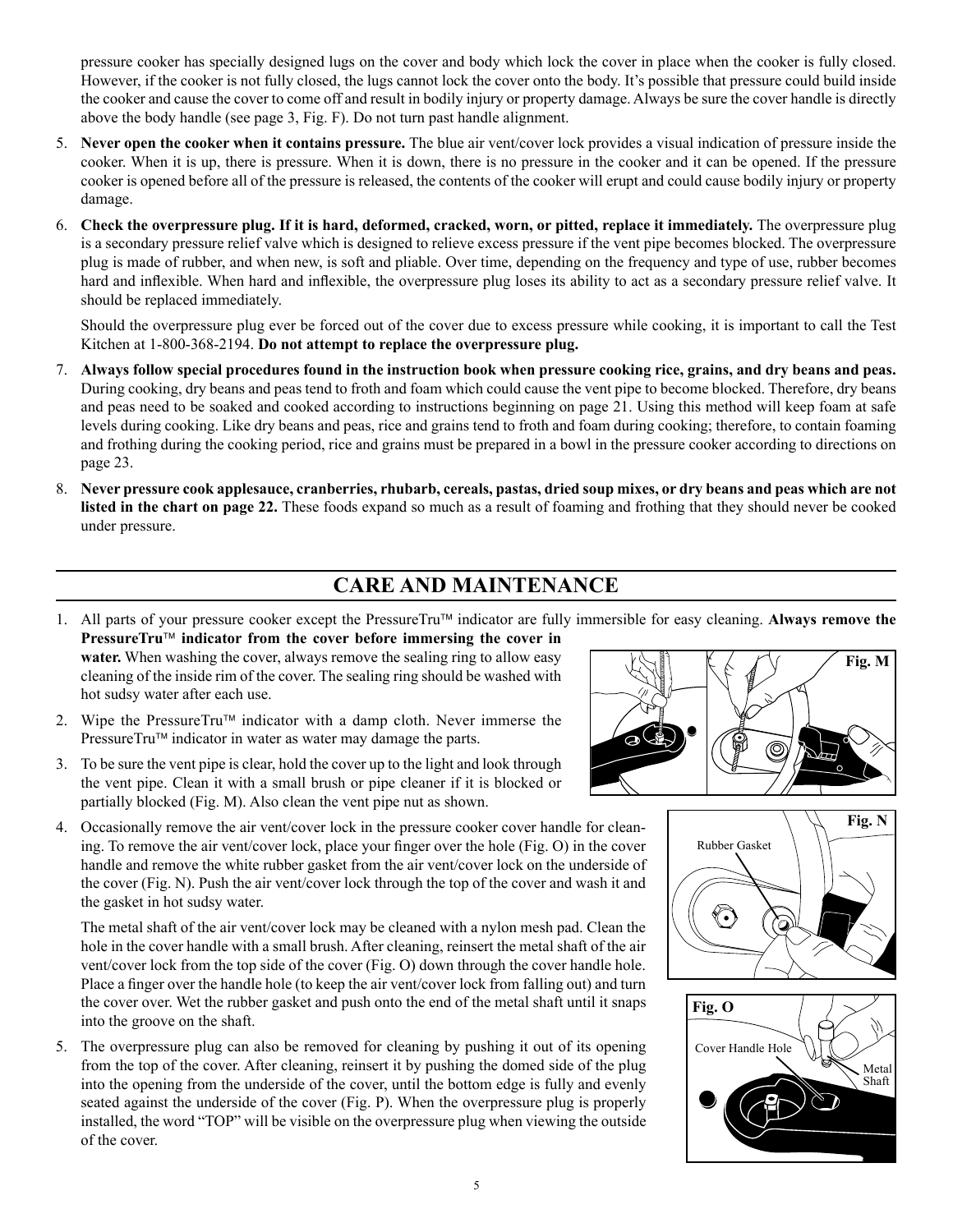6. To bring out its luster, the outside surface of your cooker can be cleaned occasionally with a silver polish or any other fine, non-abrasive polish. If food residue adheres to the pressure cooker body, clean with a vegetable brush, a nylon pad, or a non-abrasive powder cleanser, such as Bon Ami® polishing cleanser or Cameo® copper, brass & porcelain cleaner. Do not use steel wool or cleaners with chlorine bleach

Take care not to overheat your stainless steel pressure cooker. Very high heat can sometimes cause varicolored stains, called heat tints, in stainless steel. Heat tints can usually be removed by using a non-abrasive powder cleanser.



- 7. When not in use, store your pressure cooker in a dry place with the cover inverted on the body. If the cover is locked on, unpleasant odors may form inside the unit and the sealing ring could be damaged.
- 8. As is the case of all cookware, avoid chopping or cutting food inside the cooker with a knife or other sharp utensil.
- 9. If the body or cover handles become loose, tighten them with a screwdriver.
- 10. The sealing ring, overpressure plug, and rubber gasket of the air vent/cover lock may become nicked, cracked, or torn with normal use. Exposure to high heat, such as a hot burner or oven top, will also cause these parts to dry out and deteriorate. Replace these parts immediately should any of these things happen. Generally, it is a good idea to replace them every two years.

Leakage between the cover and body that occurs during cooking pressure is usually caused by shrinkage or deterioration of the sealing ring after prolonged use. Replace the sealing ring. Whenever you replace the sealing ring, replace the overpressure plug also.

- 11. As cooking begins, some steam, moisture, or condensation may be visible at the top of the cooker around the overpressure plug and air vent/cover lock or between the cover and the body. It should stop, however, as pressure builds and the air vent/cover lock seals. Continuing leakage around the air vent/cover lock is an indication that the air vent/cover lock gasket needs to be cleaned or replaced. Continued leakage between the body and the cover, is an indication that the sealing ring should be cleaned or replaced. Try cleaning the rubber parts first. If that does not work, replace them. **Do not operate your pressure cooker with continued leakage.** If replacing the parts does not correct the problem, return the entire unit to the Presto Factory Service Department (see page 28).
- 12. If for any reason, the pressure cooker cannot be opened, contact the Consumer Service Department at 1-800-877-0441. Any maintenance required for this product, other than normal household care and cleaning, should be performed by the Presto Factory Service Department (see page 28).

# **HELPFUL HINTS**

- Your favorite recipes may be adjusted for cooking in the pressure cooker by following the general directions in this book for the particular type of food being cooked. Decrease the cooking time for your recipe by ⅔ since pressure cooking is much faster than ordinary cooking methods. For example, if your ordinary cooking method requires 45 minutes, in the pressure cooker the cooking time will be 15 minutes. Because there is very little evaporation, the amount of liquid used should be decreased. Use about  $\frac{1}{2}$  cup more liquid than you'll desire in your finished dish. But, remember, there must always be water or some other liquid in the pressure cooker to produce the necessary steam.
- ♦ Use the trivet and steamer basket when it is desirable to cook foods out of the cooking liquid. When foods are pressure cooked out of the liquid, flavors will not intermingle. Therefore, it is possible to cook several foods at once, as long as they have similar cooking times. If it is desirable to blend flavors, do not use the steamer basket.
- Most foods are cooked at high pressure. Low pressure is used for cooking delicate foods such as vegetables and seafood.
- Many different cooking liquids can be used in a pressure cooker. Wine, beer, bouillon, fruit juices, and of course water all make excellent cooking liquids in the pressure cooker.
- The pressure cooker is usually cooled at once for delicate foods such as custards and fresh vegetables. For other foods, like roasts and stews, let the pressure drop of its own accord.
- If a recipe says to cook 0 minutes, cook food only until the desired pressure is reached. Then cool pressure cooker according to recipe.
- Beautiful desserts and side dishes can be prepared in the pressure cooker, using individual or small metal molds or glass custard cups, which are ovenproof. Fill molds ⅔ full to allow for expansion of food, and fit them loosely into the pressure cooker on the cooking rack. Do not fill the pressure cooker over ⅔ full.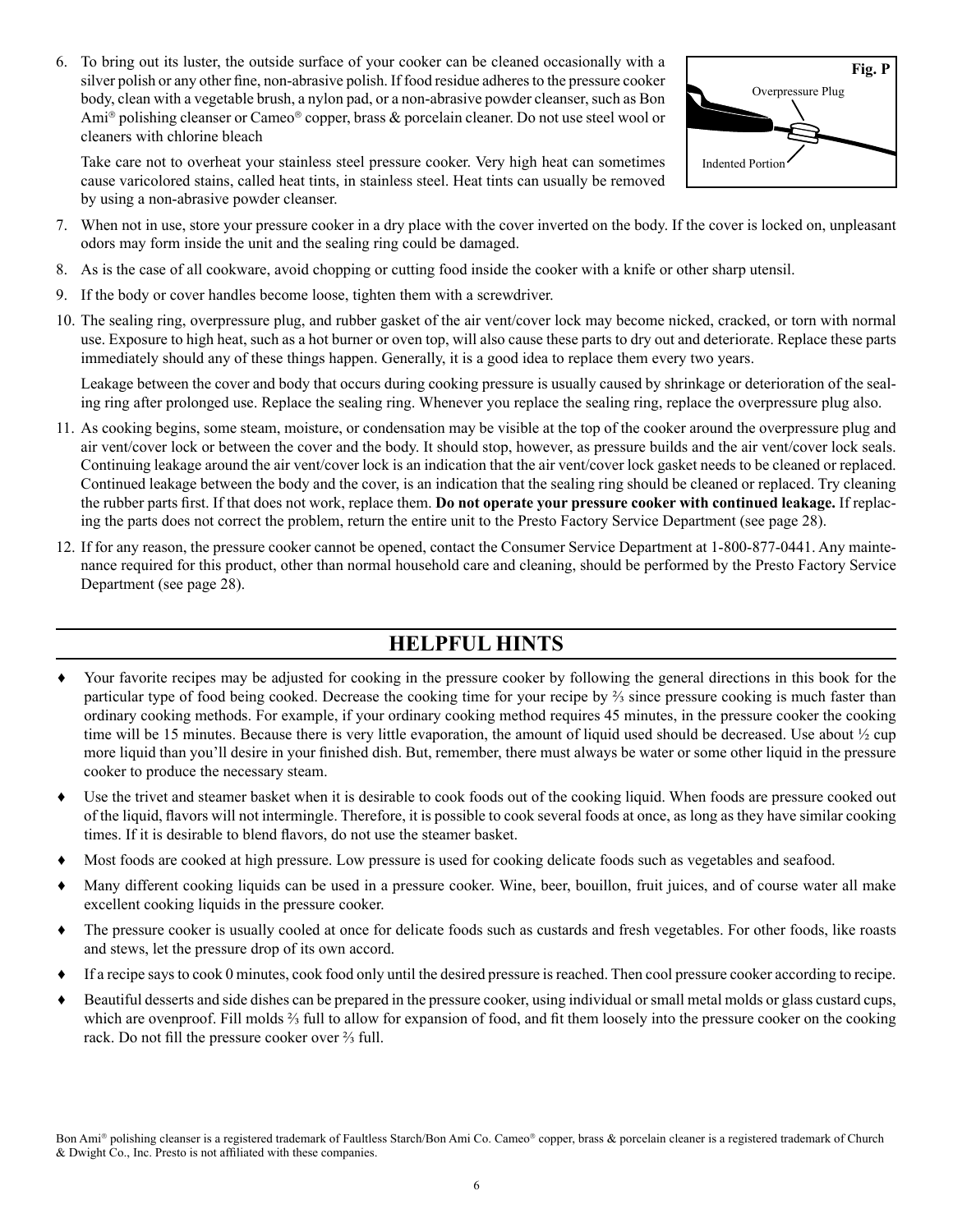When pressure cooking at high altitudes, the cooking time needs to be increased 5% for every 1,000 feet above the first 2,000 feet. Following this rule, the times should be increased as follows:

| . . |                           |
|-----|---------------------------|
|     | $3,000$ ft $5\%$          |
|     | $4,000$ ft. $\dots$ . 10% |

 $5,000 \text{ ft}$ ....  $15\%$  7.000 ft...  $25\%$  $6,000 \text{ ft.} \ldots 20\%$  8,000 ft...  $30\%$ 

Because pressure cooking times are increased at altitudes above 2,000 feet, an additional  $\frac{1}{2}$  cup cooking liquid will be needed.

♦ If you have any questions on recipes, time charts, or the operation of your pressure cooker, call or write: Test Kitchen, National Presto Industries, Inc., 3925 North Hastings Way, Eau Claire, Wisconsin 54703-3703, phone 1-800-368-2194 or send an email to contact@gopresto.com. When writing, please include a phone number and a time when you can be reached during weekdays, if possible. Written inquiries will be answered promptly by letter or telephone.

# **QUESTIONS & ANSWERS**

# *Occasionally the cover is hard to open or close. What causes this? What should I do?*

In order for pressure to build inside your pressure cooker, the unit has a special cover which provides an airtight fit. Because of this, you may find that on occasion the cover may be difficult to open or close. The following suggestions will help if this happens:

If the cover seems hard to close, press the palm of your hand on the cover area directly opposite the cover handle while moving the cover handle to the closed position with your other hand.

If after browning meat or poultry, the cover is difficult to close, it may be due to expansion of the pressure cooker body from heating. Remove the cover and allow the pressure cooker body to cool slightly and try again. Do not place the pressure cooker back on the burner until it is fully closed.

If necessary, to help make the cover easier to open and close, a very light coating of cooking oil may be applied to the **underside** of the lugs on the pressure cooker body (Fig. Q). Use a pastry brush, a piece of cloth, or your fingertips and be sure to wipe off any excess oil. **Do not apply cooking oil to sealing ring.**



#### *What can be done if the food prepared in the pressure cooker has more liquid than desired?*

Simmer to evaporate the excess liquid. Next time you prepare the same recipe, you may want to use less liquid.

#### *How does one prevent overcooking?*

Remember to begin timing as soon as the band indicating the desired pressure is visible. It is very important to accurately time the cooking period. A Presto kitchen timer is very helpful for this purpose. Also be sure to follow the recipe instructions for cooling the pressure cooker.

# *What if the food is not completely done after the recommended cooking time?*

Simply bring the cooker back up to pressure and cook the food a minute or two longer.

# *Can I use my stainless steel pressure cooker on all types of ranges?*

Your stainless steel pressure cooker will work on gas, electric coil and ceramic glass (smoothtop) ranges; however, because it is not magnetic, it will not work on induction type ranges.

#### *When cooking first begins, is it normal for steam to escape and moisture to form on the cover and between the handles?*

It is normal for steam to escape and a slight amount of moisture leakage to form on the cover and between the handles when cooking first begins. If leakage continues, the cover handle may not be properly aligned with the body handle and, therefore, the cover lock cannot engage.

# *Is it normal for the air vent/cover lock to rise up partially and drop back down when cooking first begins?*

It is possible that the air vent/cover lock will move up and down slightly when cooking first begins. Do not be concerned. The air vent/ cover lock will remain in the up position once the cooker has sealed. However, if the air vent/cover lock continues to move up and down or rises partially, tap it lightly with the tip of a knife. If it does not rise once you have tapped it, the following may be occurring:

- 1. The burner is not hot enough.
- 2. The cooker is not fully closed (see page 3).
- 3. There is insufficient liquid to form steam.
- 4. The gasket for the air vent/cover lock needs to be replaced (see page 5).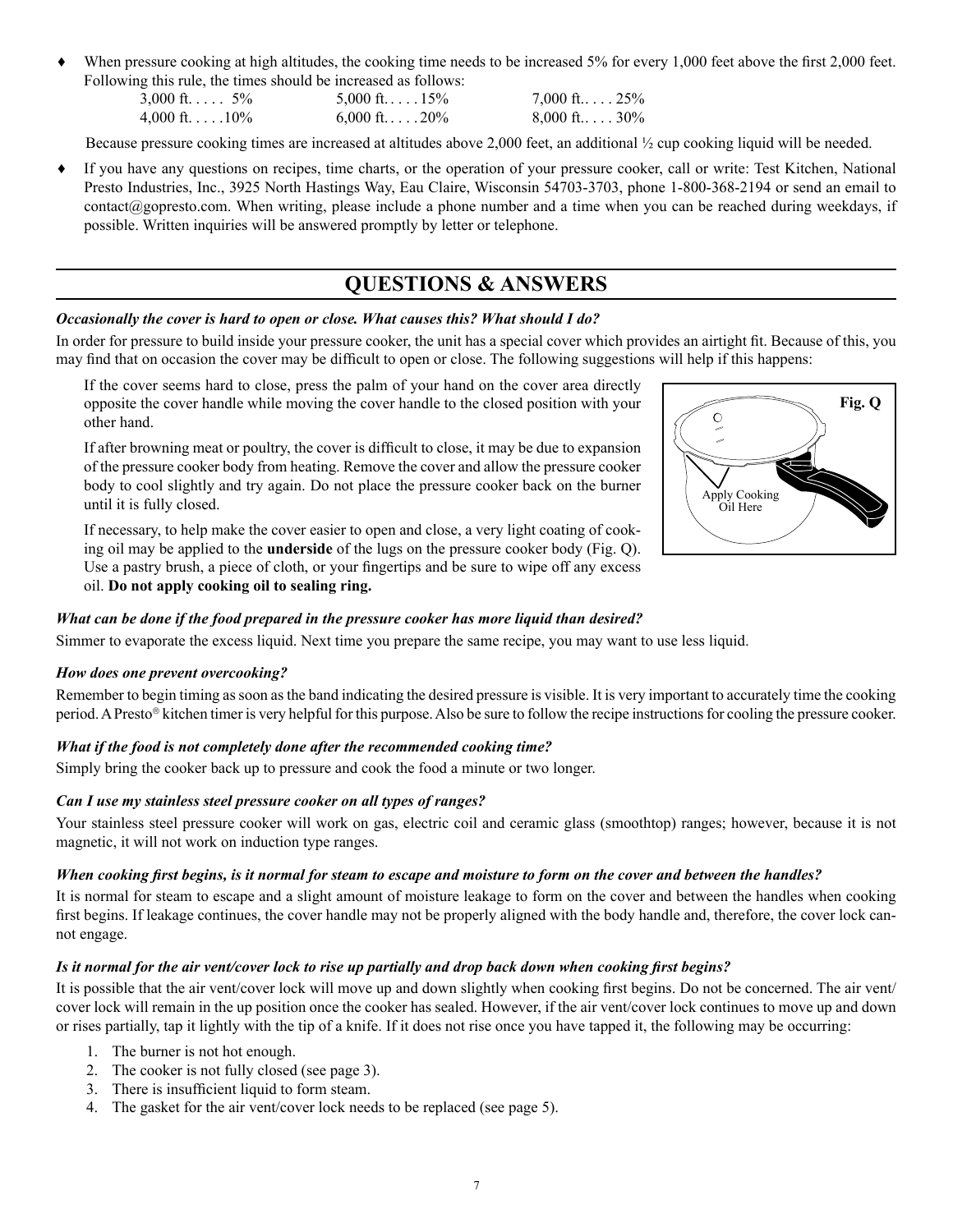# **SOUPS AND STOCKS**

The pressure cooker is perfect for preparing delicious, nourishing soups and stocks in minutes instead of the hours taken by ordinary methods.

Stocks form the base for most great soups and sauces, and you can even substitute a stock for water in many recipes to add extra flavor. Traditionally, stocks are made by simmering bones and scraps for hours to extract all their flavor. With the pressure cooker, you can do the same thing in just minutes by following the simple directions on the following pages.

We've also included a few favorite soup recipes and, if you have a favorite recipe of your own, try it in the pressure cooker using one of the recipes in this book as your guide. If adding dry beans and peas, they must first be soaked according to directions on pages 21 and 22. **Do not pressure cook soups containing barley, rice, pasta, grains, dry beans and peas which are not listed in the chart on page 22, and dried soup mixes** because they have a tendency to foam, froth, and sputter and could block the vent pipe.

Cooked barley, rice, grains, pasta, dry beans and peas which are not listed in the chart on page 22, and dried soup mixes should be added to the soup after pressure cooking.

*FOR SOUPS AND STOCKS, DO NOT FILL PRESSURE COOKER OVER ½ FULL!*

# *OPERATING THE COOKER WITHOUT COOKING LIQUID OR ALLOWING THE COOKER TO BOIL DRY WILL DAMAGE THE COOKER.*

#### **CHICKEN SOUP**

- 2½ pounds chicken, cut into serving pieces
- 5 cups water
- 1 cup sliced carrots
- 1 cup chopped onion

Place all ingredients in cooker. Close cover securely. Place the PressureTru™ indicator on the vent pipe and **cook 12 minutes at HIGH PRESSURE. Let pressure drop of its own accord.** Remove pieces of chicken from cooker and let cool. Remove meat from bones and return meat to cooker. Heat through. *Nutrition Information Per Serving 6 servings, 212 Calories, 10 g. Fat, 72 mg. Cholesterol*

#### *Delicious Soups From Chicken Soup...*

**Chicken Soup Stock**: Strain Chicken Soup to make stock.

**Chicken Noodle Soup**: Bring soup to a boil. Add fine noodles and simmer, uncovered, 10 to 15 minutes. Salt and pepper to taste.

**Chicken Dumpling Soup**: Mix together 1 beaten egg,  $\frac{1}{2}$  cup milk, and  $\frac{1}{2}$  teaspoon salt. Stir in  $1\frac{1}{8}$  cups flour. Drop the mixture from teaspoon into bubbling Chicken Soup in cooker. Simmer dumplings uncovered 6 minutes. *8 servings*

**Chicken Rice Soup**: Add 1 cup cooked rice to Chicken Soup. Heat through. Salt and pepper to taste. *8 servings*

# **BROWN BEEF SOUP**

- 2 pounds lean beef, cut into 1-inch cubes
- 5 cups water
- 1 cup chopped onion
- 1 cup sliced carrots
- $\frac{1}{4}$  cup chopped celery

Place all ingredients in cooker. Close cover securely. Place the PressureTru™ indicator on the vent pipe and cook 12 minutes at HIGH **PRESSURE. Let pressure drop of its own accord.**

*Delicious Soups From Brown Beef Soup...*

**Brown Beef Soup Stock**: Strain Brown Beef Soup to make stock.

**Beef Tomato Soup**: Add 2 cups tomato juice and 1 cup cooked rice to Brown Beef Soup. Heat through. *8 servings*

**Onion Soup**: Pour 2 tablespoons vegetable oil into cooker and sauté 1<sup>1/2</sup> cups thinly sliced onions. Stir onions into 6 cups Brown Beef Soup Stock in cooker. Season with ¼ teaspoon pepper. Close cover securely. Place the PressureTru indicator on the vent pipe and c**ook 2 minutes at HIGH PRESSURE. Let pressure drop of its own accord.** Ladle into soup bowls. Top with Parmesan cheese. If desired, garnish with croutons or toasted French bread. *8 servings*

 $\frac{1}{4}$  cup chopped celery 1 teaspoon salt ¼ teaspoon black pepper

*8 servings*

- 1 bay leaf
- 1 teaspoon salt
- ¼ teaspoon black pepper

*Nutrition Information Per Serving 6 servings, 268 Calories, 13 g. Fat, 98 mg. Cholesterol*

- 
- 

 1 teaspoon parsley flakes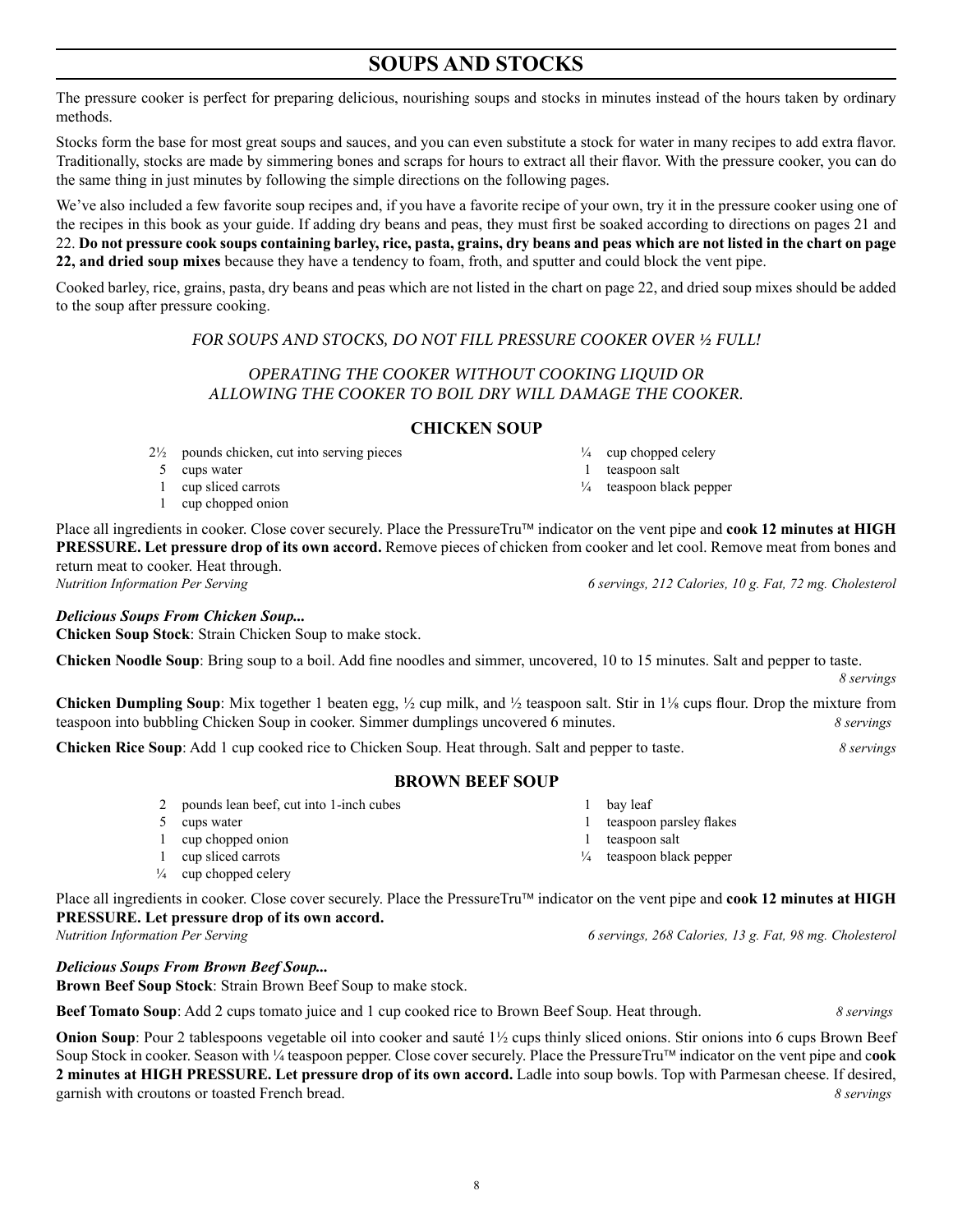1½ pounds lean beef, cut into 1-inch cubes

5 cups water

- 1 can (14 to 15 ounces) diced tomatoes
- 1 cup chopped onion 1 cup sliced carrots
- 
- $\frac{1}{4}$  cup chopped celery 1 clove garlic, minced
- 2 tablespoons parsley flakes

Place beef, water, tomatoes, onions, carrots, celery, garlic, parsley, basil, salt, bay leaf, and pepper in cooker. Close cover securely. Place the PressureTru<sup>™</sup> indicator on the vent pipe and **cook 10 minutes at HIGH PRESSURE.** Let pressure drop of its own accord. Add Great Northern beans, green beans, and noodles. Simmer uncovered 10 minutes. Garnish with Parmesan cheese, if desired.<br> *Nutrition Information Per Serving* 10 servings, 228 Calories, 6 g. Fat, 50 mg *Nutrition Information Per Serving 10 servings, 228 Calories, 6 g. Fat, 50 mg. Cholesterol*

# **POTATO SOUP**

- 1 tablespoon vegetable oil
- 1 cup finely chopped onions
- $\frac{1}{2}$  cup finely sliced celery
- 3 cups chicken broth
- 4 cups peeled, diced potatoes

Heat vegetable oil in pressure cooker over medium heat. Sauté onion and celery until soft. Add broth, potatoes, pepper, and basil to pressure cooker. Close cover securely. Place the PressureTru™ indicator on the vent pipe and **cook 6 minutes at HIGH PRESSURE. Let pressure drop of its own accord.** Remove 2 cups of potato mixture; place in blender or food processor and process until smooth. Return to pressure cooker and stir in evaporated milk. *Nutrition Information Per Serving 6 servings, 160 Calories, 2 g. Fat, 2 mg. Cholesterol*

4 cups chicken stock or broth

- 2 cups sliced carrots,  $\frac{3}{4}$  inch thick
- 1 tablespoon packed brown sugar
- 2 teaspoons white wine vinegar
- • • • •

1 bay leaf

- 1 cup loosely packed fresh cilantro, chopped Salt to taste
- Soak beans according to instructions on pages 21 and 22. Pour olive oil in pressure cooker. Sauté onion, garlic, chiles, chili powder, oregano, and allspice for 2 minutes. Stir in beans, chicken stock, carrots, brown sugar, and vinegar. Close cover securely. Place the PressureTru<sup>™</sup> indicator on the vent pipe and **cook 12 minutes at HIGH PRESSURE.** Let pressure drop of its own accord. Remove 1 cup of bean mixture, place in blender and purée until smooth. Return to pressure cooker and stir in fresh cilantro. *Nutrition Information Per Serving 8 servings, 231 Calories, 3 g. Fat, 0 mg. Cholesterol*

# **SAFFRON FISH STEW**

- Pinch of saffron threads or  $\frac{1}{4}$  teaspoon turmeric • • • • • • • 1 pound firm fish (halibut, haddock, cod, pollack) fresh or thawed, cut into 8 pieces 1 small red pepper, cut into chunks 1 cup frozen peas, thawed
- Place broth, wine, potatoes, carrots, onion, garlic, parsley, bay leaf, and saffron in pressure cooker. Close cover securely. Place the Pressure $Tru^{\pi M}$  indicator on the vent pipe and **cook 3 minutes at LOW PRESSURE. Release pressure quickly.** Add fish, pepper, and peas. Close cover securely. Place the PressureTru™ indicator on the vent pipe and **cook 1 minute at LOW pressure. Release pressure quickly.** Discard bay leaf. *Nutrition Information Per Serving 8 servings, 174 Calories, 1 g. Fat, 40 mg. Cholesterol*

# **MINESTRONE**

- 1½ teaspoons basil
	- 1 teaspoon salt
	- 1 bay leaf
	- ¼ teaspoon black pepper
	- • • • •
	- 1 can (16 ounces) Great Northern beans

 1 can (12 ounces) evaporated skim milk

- 1 can (15 ounces) cut green beans, drained
- 2 ounces fine noodles

 $\frac{1}{4}$  teaspoon white pepper  $\frac{1}{4}$  teaspoon basil • • • • • • •

Salt to taste

**BLACK BEAN SOUP**

3 cloves garlic, minced 1 to 2 jalapeño chiles, seeded, deveined, minced

1 tablespoon olive or vegetable oil

1  $\cos(14\frac{1}{2})$  can (14<sup>1</sup>/<sub>2</sub> ounces) chicken broth

1 tablespoon chili powder

2 cups dry black beans

1 cup chopped onion

1½ teaspoons oregano

 $\frac{1}{4}$  cup dry white wine 4 new red potatoes, quartered 3 carrots, cut into  $\frac{1}{2}$ -inch chunks 1 medium onion, finely chopped 2 cloves garlic, minced  $\frac{1}{4}$  cup chopped parsley

 $\frac{1}{2}$  teaspoon allspice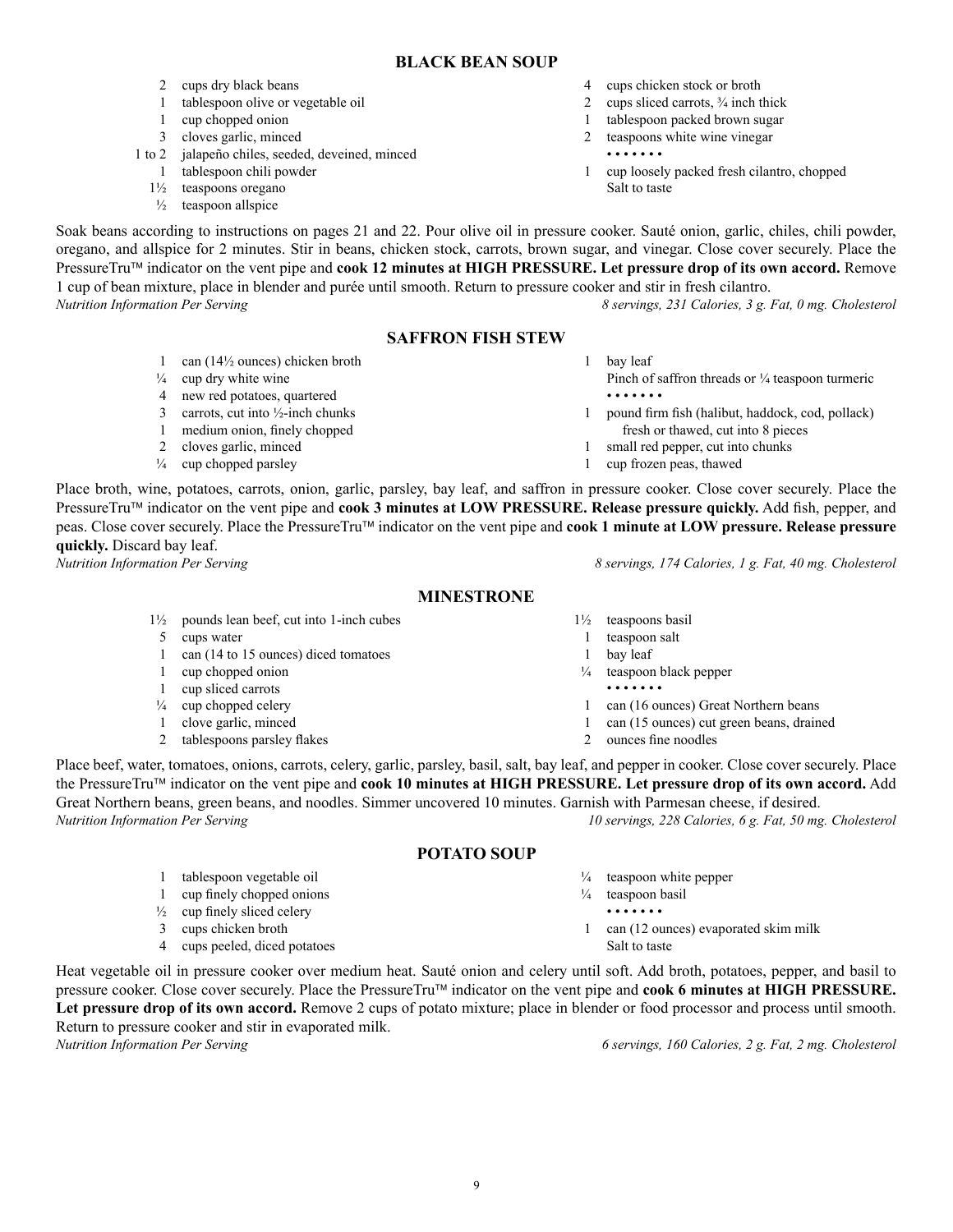#### **ZESTY HOMEMADE CHILI**

- 1½ pounds ground beef
- 1 can (8 ounces) tomato sauce
- $\frac{1}{2}$  cup water
- 1 cup chopped onion
- ¾ cup chopped green pepper
- 2 cloves garlic, finely chopped
- 1 tablespoon chili powder
- 1 teaspoon salt
- 1 teaspoon ground cumin
- $\frac{1}{2}$  teaspoon black pepper
- $\frac{1}{2}$  teaspoon oregano
- ¼ teaspoon cayenne pepper
	- • • • •
- 1 can (16 ounces) kidney beans, drained and rinsed

Turn heat selector to medium and brown meat. Add remaining ingredients except kidney beans. Close cover securely. Place the PressureTru<sup>™</sup> indicator on the vent pipe and **cook 5 minutes at HIGH PRESSURE. Let pressure drop of its own accord.** Stir in kidney beans and heat through.

*Nutrition Information Per Serving 4 servings, 432 Calories, 17 g. Fat, 111 mg. Cholesterol*

# **SEAFOOD**

Seafood is the basis of some of the healthiest and most nutritious meals you can make. It is an excellent source of protein, a good source of minerals, and some vitamins, and it's low in fat, cholesterol, and sodium.

Steaming in the pressure cooker brings out the finest, fullest flavors of seafood. The cooking time required is directly related to the thickness of the seafood. To be safe, if the fish you are cooking seems thin for its weight or if it weighs less than the recipe specifies, reduce the cooking time. Overcooking tends to toughen seafood. **Use LOW PRESSURE to cook seafood.**

# *FOR FISH AND SEAFOOD, DO NOT FILL PRESSURE COOKER OVER ⅔ FULL!*

# *OPERATING THE COOKER WITHOUT COOKING LIQUID OR ALLOWING THE COOKER TO BOIL DRY WILL DAMAGE THE COOKER.*

# **SALMON STEAKS MOUTARDE**

- 4 small salmon steaks, 1 inch thick
- 4 tablespoons Dijon-style mustard
- 3 to 4 sprigs fresh thyme or  $\frac{1}{2}$  teaspoon dried thyme
	- 1 tablespoon olive or vegetable oil
	- 1 small onion, chopped
	- 1 clove garlic, minced

Spread each steak with 1 tablespoon mustard. Press 1 thyme sprig into mustard on each steak or sprinkle with dried thyme. Pour oil into cooker. Turn heat selector to medium and sauté onion and garlic until tender. Stir in wine and bay leaf. Position trivet in cooker. Place steaks in steamer basket on trivet. Close cover securely. Place the PressureTru™ indicator on the vent pipe and **cook 2 minutes at LOW PRESSURE. Release pressure quickly.** Carefully remove steaks, steamer basket, and trivet. Keep steaks warm. Discard bay leaf. Mix two tablespoons mustard with cornstarch. Stir into liquid in pressure cooker. Cook and stir until sauce boils and thickens. Serve sauce with salmon steaks.

*Nutrition Information Per Serving 4 servings, 218 Calories, 9 g. Fat, 20 mg. Cholesterol*

**Variation: Substitute halibut for salmon steaks.**

#### **"SCAMPI-STYLE" SHRIMP**

- 1 pound medium, raw shrimp, peeled and deveined
- 3 tablespoons margarine
- 2 tablespoons minced green onion
- 6 cloves garlic, minced
- 2 teaspoons lemon juice

Pat shrimp dry with paper towels. Place margarine in cooker. Turn heat selector to medium and melt margarine. Sauté onion and garlic. Stir in lemon juice and salt. Cook until bubbly. Pour into metal bowl which will fit loosely in cooker. Stir in shrimp. Cover bowl firmly with aluminum foil. Pour water into cooker. Place bowl in steamer basket in cooker. Close cover securely. Place the PressureTru™ indicator on the vent pipe and **cook 3 minutes at LOW PRESSURE. Release pressure quickly.** Stir in parsley and lemon peel. *Nutrition Information Per Serving 4 servings, 205 Calories, 11 g. Fat, 173 mg. Cholesterol*

1 tablespoon cornstarch

- 
- $\frac{1}{4}$  teaspoon salt
- $\frac{1}{2}$  cup water
	- • • • •
- 2 tablespoons minced parsley
- ¼ teaspoon grated lemon peel
- 1 bay leaf • • • • • • •
- 2 tablespoons Dijon-style mustard

1 cup dry white wine or chicken broth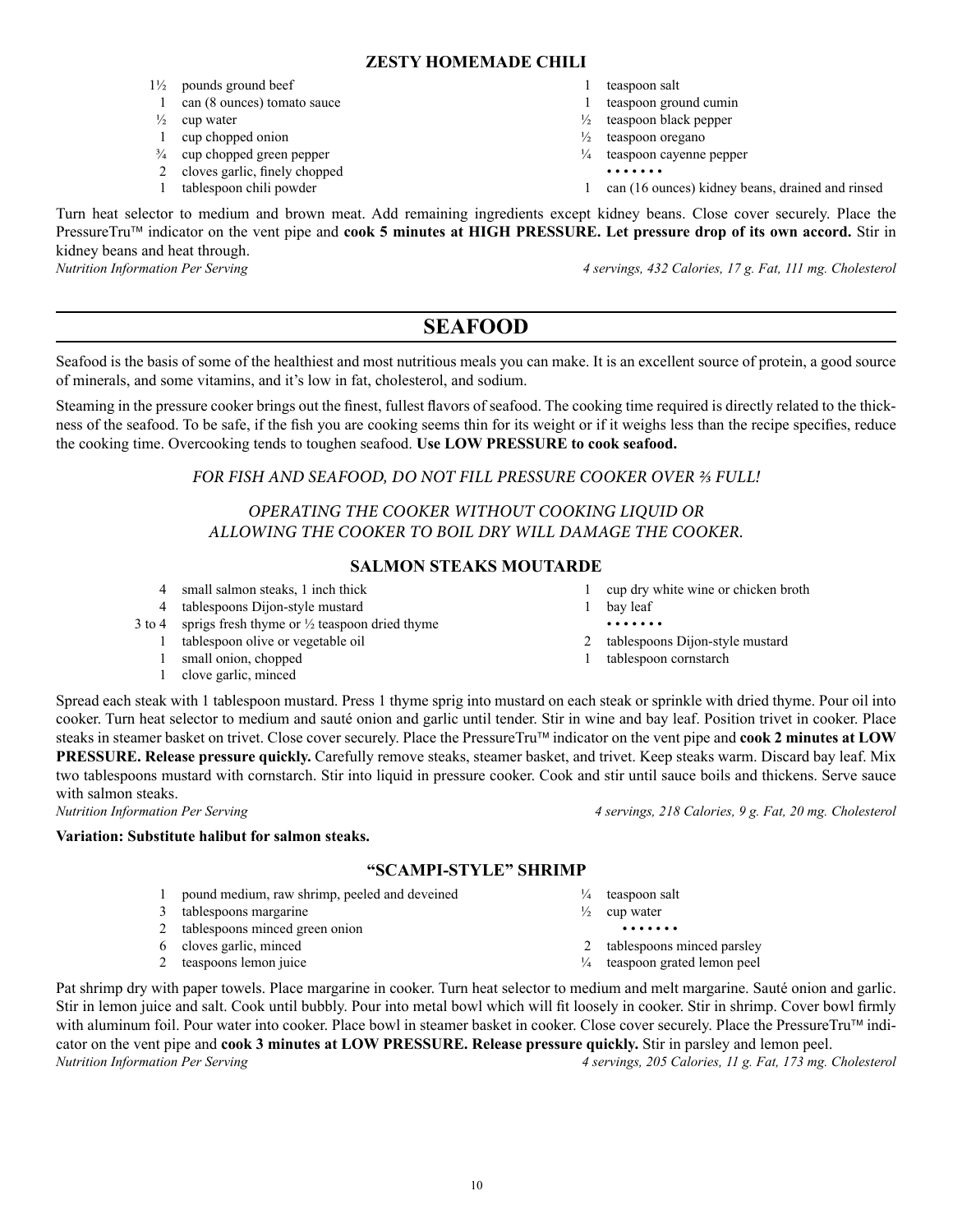11

#### **SHRIMP JAMBALAYA**

- 1 cup long grain white rice
- 1½ cups water
- $\frac{1}{2}$  cup water • • • • • • •
- 1 can (14 to 15 ounces) stewed tomatoes
- $\frac{1}{4}$  cup chicken broth
- $\frac{1}{2}$  pound precooked ham, diced
- $\frac{1}{2}$  cup chopped onion
- $\frac{1}{2}$  cup chopped celery
- ½ cup chopped green pepper
- 2 cloves garlic, minced
- 1 bay leaf
- 1 teaspoon basil
- $\frac{1}{2}$  teaspoon thyme
- ½ teaspoon chili powder
- ¼ teaspoon black pepper
- $\frac{1}{4}$  teaspoon salt
- $\frac{1}{4}$  teaspoon hot sauce
	- • • • •
- 1 pound precooked shrimp, peeled and deveined

Combine rice and  $1\frac{1}{2}$  cups water in a metal bowl which will fit loosely in cooker. Cover bowl firmly with aluminum foil. Pour  $\frac{1}{2}$  cup water into cooker. Place bowl in steamer basket in cooker. Close cover securely. Place the PressureTru™ indicator on the vent pipe and **cook 6 minutes at HIGH PRESSURE.** Let pressure drop of its own accord. Open cooker and set rice aside to steam. Remove steamer basket, trivet, and remaining water.

Add remaining ingredients, except shrimp, to cooker; stir well. Close cover securely. Place the PressureTru™ indicator on the vent pipe and **cook 3 minutes at LOW PRESSURE.** Release pressure quickly. Stir in shrimp; cook uncovered over medium heat until shrimp is heated through, 2 to 3 minutes. Serve over rice.

*Nutrition Information Per Serving 6 servings, 252 Calories, 3 g. Fat, 157 mg. Cholesterol*

# **LEMON 'N DILL COD AND BROCCOLI**

1 pound frozen cod fillets, 1 inch thick Dill weed Lemon pepper

Cut fish into 4 pieces. Sprinkle with dill weed, lemon pepper, and salt. Pour ½ cup water into cooker. Position trivet in cooker. Arrange fish and broccoli in steamer basket on trivet. Close cover securely. Place the PressureTru indicator on the vent pipe and **cook 2 minutes at LOW PRESSURE. Release pressure quickly.** *Nutrition Information Per Serving 4 servings, 103 Calories, 1 g. Fat, 49 mg. Cholesterol*

# **SEAFOOD GUMBO**

- 1 cup long grain white rice
- 1½ cups water
- $\frac{1}{2}$  cup water • • • • • • •
- 2½ cups chicken broth
	- 1 pound medium, fresh shrimp, peeled and deveined
	- 1 pound sole fillets, cut into 2-inch pieces
- 1 can (14 to 15 ounces) diced tomatoes
- 1 cup chopped onion
- ¾ cup chopped green pepper
- 2 cloves garlic, minced

2 bay leaves

 Salt  $\frac{1}{2}$  cup water

- 1 teaspoon basil
- $\frac{1}{2}$  teaspoon thyme
- ¼ teaspoon ground red pepper
- 
- • • • •
- $\frac{1}{4}$  cup cold water
- 2 tablespoons cornstarch
- 1 package (10 ounces) frozen sliced okra, thawed

Combine rice and  $1\frac{1}{2}$  cups water in a metal bowl which will fit loosely in cooker. Cover bowl firmly with aluminum foil. Pour  $\frac{1}{2}$  cup water into cooker. Place bowl in steamer basket in cooker. Close cover securely. Place the PressureTru™ indicator on the vent pipe and **cook 6 minutes at HIGH PRESSURE. Let pressure drop of its own accord.** Open cooker and set rice aside to steam. Remove steamer basket and remaining water.

Place broth, shrimp, sole, tomatoes, onion, green pepper, garlic, bay leaves, parsley, basil, thyme, red pepper, and salt in cooker. Close cover securely. Place the PressureTru™ indicator on the vent pipe and **cook 1 minute at LOW PRESSURE. Release pressure quickly.** Combine water and cornstarch. Stir into hot mixture. Heat, stirring constantly, until sauce thickens. Stir in okra. Heat for 3 to 4 minutes. Discard bay leaf. Serve over rice.

*Nutrition Information Per Serving 9 servings, 224 Calories, 2 g. Fat, 101 mg. Cholesterol*

2 tablespoons parsley

2 cups broccoli, cut into bite size pieces

- 
- 
- $\frac{1}{4}$  teaspoon salt
- 
- 
- 
- 
- 
- 
- 
- 
-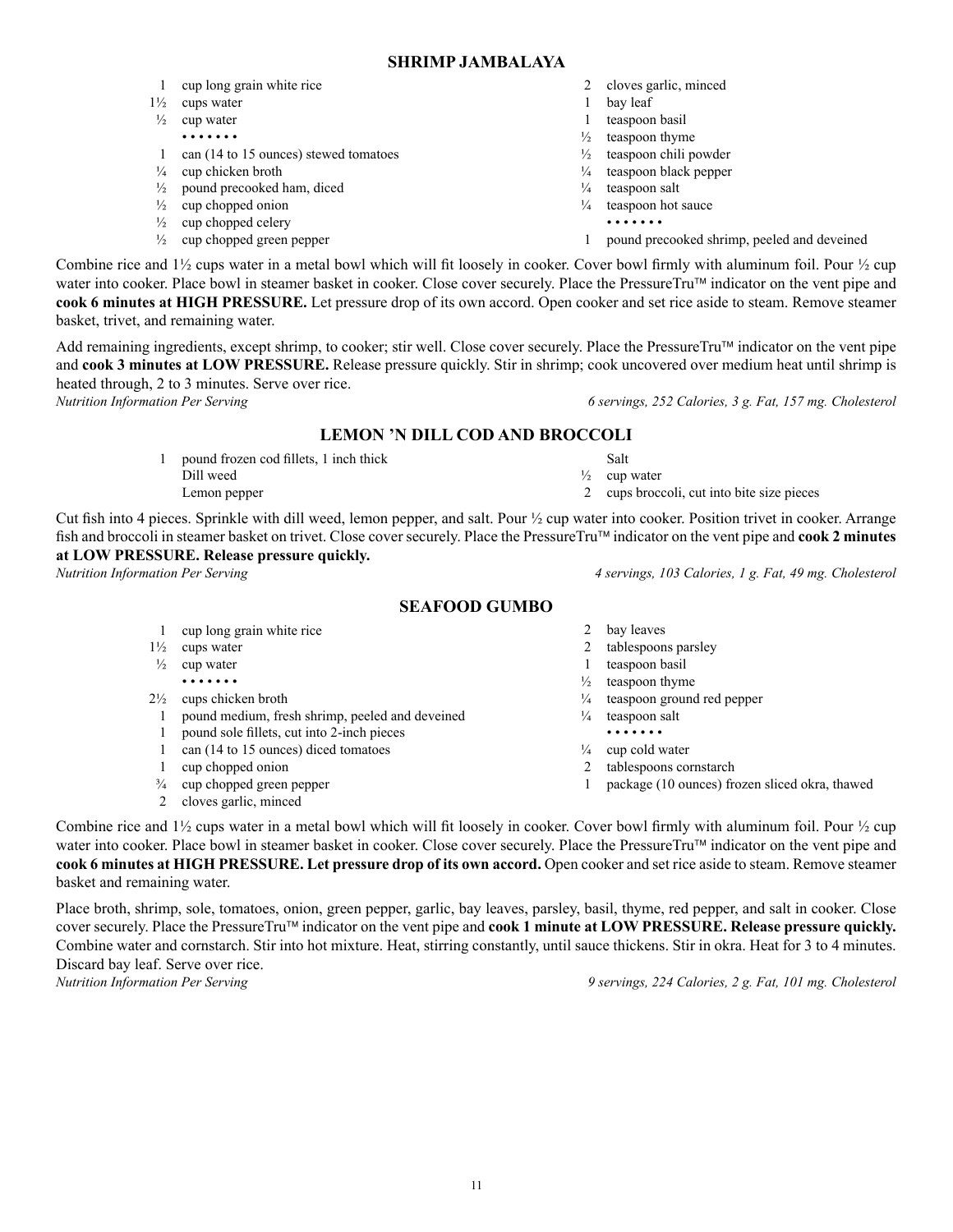#### **MARINATED TUNA**

- 1 pound tuna steak, 1 inch thick
- $\frac{1}{4}$  cup lemon juice
- 2 tablespoons olive oil
- 1 tablespoon soy sauce
- 2 cloves garlic, minced
- 1 teaspoon ginger
- ½ teaspoon black pepper
- $\frac{1}{2}$  cup water

Place tuna steaks in a shallow glass dish. Combine remaining ingredients except water; pour over tuna. Marinate for 30 minutes, turning fish once. Remove tuna from marinade and place in steamer basket. Pour marinade and water into cooker. Position trivet in cooker. Place tuna steaks in steamer basket on trivet. Close cover securely. Place the PressureTru™ indicator on the vent pipe and **cook 2 minutes at LOW PRESSURE. Release pressure quickly.**

*Nutrition Information Per Serving 4 servings, 170 Calories, 6 g. Fat, 52 mg. Cholesterol*

# **SEAFOOD TIMETABLE**

Pour ½ cup water into cooker. Position trivet in cooker. Place seafood in steamer basket on trivet. Do not fill cooker over ⅔ full. Close cover securely. Place the PressureTru indicator on the vent pipe and **cook according to chart using LOW PRESSURE. Release pressure quickly.**

| <b>Seafood</b><br>(Fresh or Thawed) | Cooking Time<br>(Minutes) | <b>Seafood</b><br>(Fresh or Thawed)      | <b>Cooking Time</b><br>(Minutes) |
|-------------------------------------|---------------------------|------------------------------------------|----------------------------------|
| Crab Legs                           | $0$ to $1$                | Shrimp, Medium to Large (36 to 40 count) | $0$ to 1                         |
| Fish Fillets (1 inch thick)         |                           | Shrimp, Large (21 to 25 count)           |                                  |
| Salmon Fillets (1 inch thick)       |                           | Tuna Fillets (1 inch thick)              |                                  |
| Scallops Large                      |                           |                                          |                                  |

# **POULTRY**

A host of great, light meals can evolve from chicken and other poultry when prepared in the pressure cooker. Be it a tender fillet with a delightful, light sauce or a savory casserole with a host of nutritious vegetables, you'll find the pressure cooker is perfect for preparing your favorites in a hurry.

Try the following recipes and enjoy tasty poultry in a variety of ways or prepare your own favorite poultry dishes. It's not necessary to brown poultry before pressure cooking, but you may do so if you like. Searing tends to seal in the natural juices, while cooking without browning lets the flavor of the various ingredients intermingle for some spectacular taste combinations. For crispier chicken, you may want to put the chicken under the broiler for a few minutes after pressure cooking.

# *FOR POULTRY, DO NOT FILL PRESSURE COOKER OVER ⅔ FULL! NO PORTION OF THE POULTRY SHOULD EXTEND ABOVE THE ⅔ FULL MARK (SEE PAGE 4).*

# *OPERATING THE COOKER WITHOUT COOKING LIQUID OR ALLOWING THE COOKER TO BOIL DRY WILL DAMAGE THE COOKER.*

# **CHICKEN BREASTS TARRAGON**

- 1 tablespoon vegetable oil
- 4 boneless, skinless chicken breast halves
- $\frac{1}{4}$  cup white wine Worcestershire sauce
- $\frac{1}{2}$  cup white wine
- $\frac{1}{4}$  cup chopped onion
- $\frac{1}{4}$  cup sliced celery
- ¼ cup sliced carrot
- 1 teaspoon tarragon
- 1 teaspoon salt
- ¼ teaspoon black pepper
- • • • •
- $\frac{1}{4}$  cup water
- 1 tablespoon cornstarch

Pour vegetable oil into cooker. Turn heat selector to medium and brown chicken. Add remaining ingredients except cornstarch and water. Close cover securely. Place the PressureTru<sup>™</sup> indicator on the vent pipe and **cook 4 minutes at HIGH PRESSURE. Release pressure quickly.** Remove chicken and keep warm. Combine water and cornstarch. Stir into sauce. Heat, stirring constantly, until sauce thickens. *Nutrition Information Per Serving 4 servings, 219 Calories, 5 g. Fat, 69 mg. Cholesterol*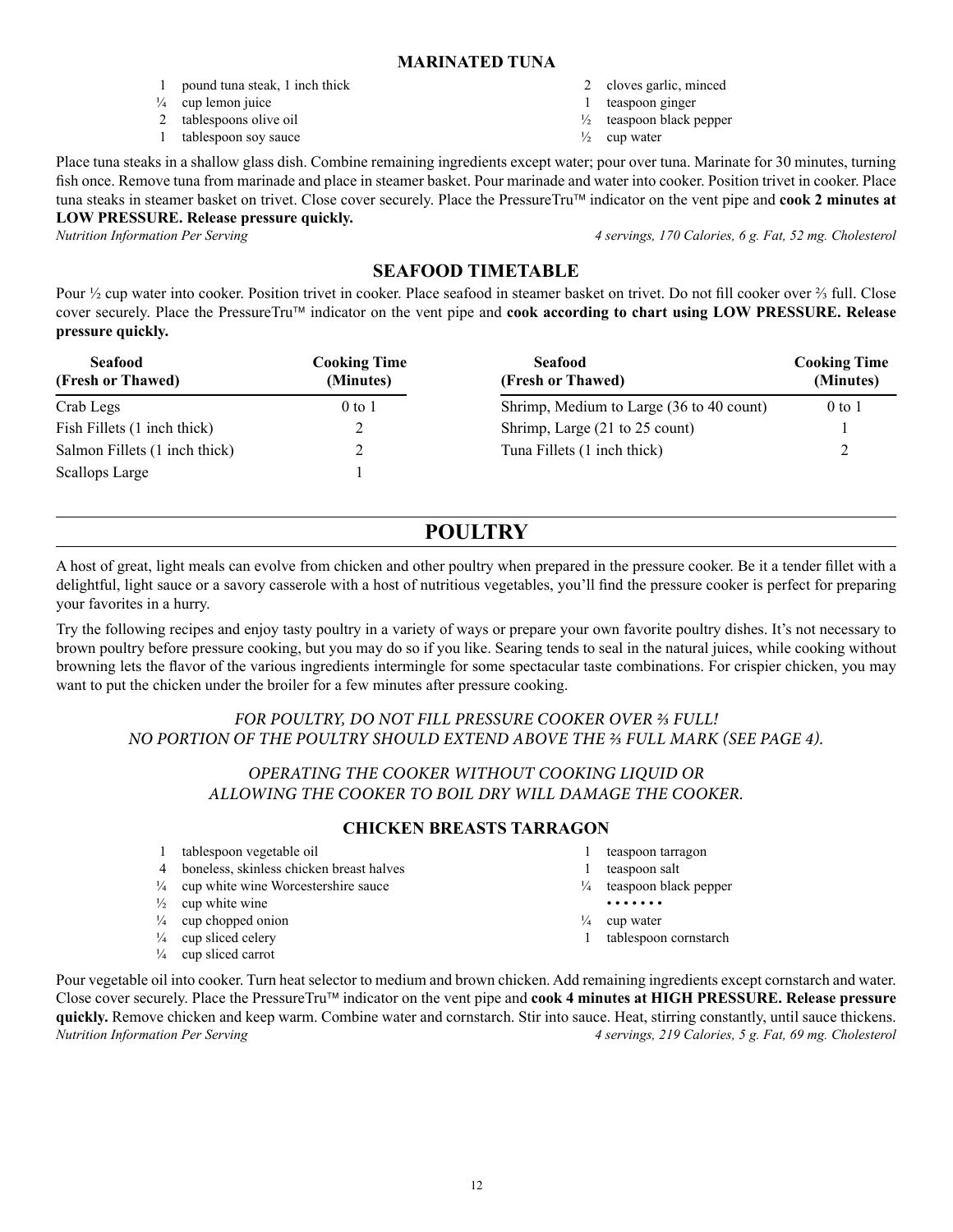# **CALIFORNIA CHICKEN**

- 2 tablespoons vegetable oil
- 6 boneless, skinless chicken breast halves
- 1 teaspoon rosemary
- 3 cloves garlic, peeled and sliced
- $\frac{1}{2}$  cup white wine
- $\frac{1}{2}$  cup chicken broth
- $\frac{1}{4}$  cup chopped parsley • • • • • • •
- $\frac{1}{2}$  lemon, thinly sliced Salt and pepper to taste

1 tablespoon brown sugar  $\frac{1}{4}$  teaspoon allspice • • • • • • •  $\frac{1}{4}$  cup water

1 tablespoon cornstarch

Pour vegetable oil into cooker. Turn heat selector to medium and brown chicken. Season chicken with rosemary. Place chicken in cooker. Cover chicken with garlic. Combine wine, broth, and parsley; pour over chicken. Close cover securely. Place the PressureTru™ indicator on the vent pipe and **cook 4 minutes at HIGH PRESSURE. Release pressure quickly.** Garnish chicken with lemon slices. *Nutrition Information Per Serving 6 servings, 191 Calories, 6 g. Fat, 69 mg. Cholesterol*

# **CHUTNEY CHICKEN**

- 6 boneless, skinless chicken breast halves
- 1 can (14 to 15 ounces) diced tomatoes
- 1 can (4 ounces) chopped green chilies
- $\frac{1}{2}$  cup raisins
- ⅓ cup mango chutney
- 1 tablespoon vinegar
- Place all ingredients except cornstarch and water in cooker. Close cover securely. Place the PressureTru<sup>TM</sup> indicator on the vent pipe and **cook 4 minutes at HIGH PRESSURE. Let pressure drop of its own accord.** Remove chicken and keep warm. Combine water and cornstarch. Stir into sauce. Heat, stirring constantly, until sauce thickens. *Nutrition Information Per Serving 6 servings, 258 Calories, 3 g. Fat, 73 mg. Cholesterol*

# **SOY CHICKEN**

- 4 boneless, skinless chicken breast halves
- $\frac{1}{2}$  cup water
- $\frac{1}{4}$  cup low sodium soy sauce
- $\frac{1}{2}$  cup sliced mushrooms

Place all ingredients in cooker. Close cover securely. Place the PressureTru™ indicator on the vent pipe and **cook 4 minutes at HIGH PRESSURE. Let pressure drop of its own accord.**

# **SWEET 'N SOUR CHICKEN WINGS**

- 18 chicken wings
- 1 can (8 ounces) pineapple chunks, undrained
- 1 red pepper, cut into 1-inch pieces
- 1 medium onion, cut into 1-inch pieces
- $\frac{1}{2}$  cup sliced celery
- $\frac{1}{3}$  cup vinegar
- $\frac{1}{4}$  cup brown sugar

Place chicken wings, pineapple chunks and juice, pepper, onion, and celery in cooker. In a small bowl mix vinegar, brown sugar, soy sauce, catsup, Worcestershire sauce, and ginger; pour into cooker. Close cover securely. Place the PressureTru™ indicator on the vent pipe and **cook 3 minutes at HIGH PRESSURE. Release pressure quickly.** Remove chicken, pineapple, and vegetables to a warm platter. Mix cold water and cornstarch. Stir into hot liquid. Heat, stirring constantly, until sauce thickens. Pour sauce over chicken, pineapple, and vegetables. Serve with steamed rice, if desired, see page 23. *Nutrition Information Per Serving 6 servings, 418 Calories, 24 g. Fat, 113 mg. Cholesterol*

**CHICKEN CACCIATORE**

- 3 pound chicken, cut into serving pieces
- 1 cup diced tomatoes
- $\frac{1}{3}$  cup white wine
- $1\frac{1}{2}$  cups sliced onions
- $\frac{1}{2}$  cup chopped carrots
- $\frac{1}{2}$  cup chopped celery
- 2 cloves garlic, minced

Place all ingredients except tomato paste in pressure cooker. Close cover securely. Place the PressureTru<sup>TM</sup> indicator on the vent pipe and **cook 9 minutes at HIGH PRESSURE. Release pressure quickly.** Place chicken on warm platter. Stir tomato paste into sauce in cooker. Simmer until thickened. Pour over chicken. *Nutrition Information Per Serving 6 servings, 291 Calories, 14 g. Fat, 90 mg. Cholesterol*

2 tablespoons minced parsley

- 1 teaspoon oregano
- 1 teaspoon salt
- $\frac{1}{4}$  teaspoon black pepper
	- • • • •
- 1 can (6 ounces) tomato paste

- 
- $\frac{1}{2}$  cup sliced celery
- 3 tablespoons brown sugar

*Nutrition Information Per Serving 4 servings, 169 Calories, 2 g. Fat, 69 mg. Cholesterol*

- 
- 2 tablespoons soy sauce
- 1 tablespoon catsup
- $\frac{1}{2}$  teaspoon Worcestershire sauce
- $\frac{1}{4}$  teaspoon ground ginger
- 2 tablespoons cold water
- - -
	- -
		-
- - -
		- 2 tablespoons cornstarch

- • • • •
- -

 $\frac{1}{2}$  onion, sliced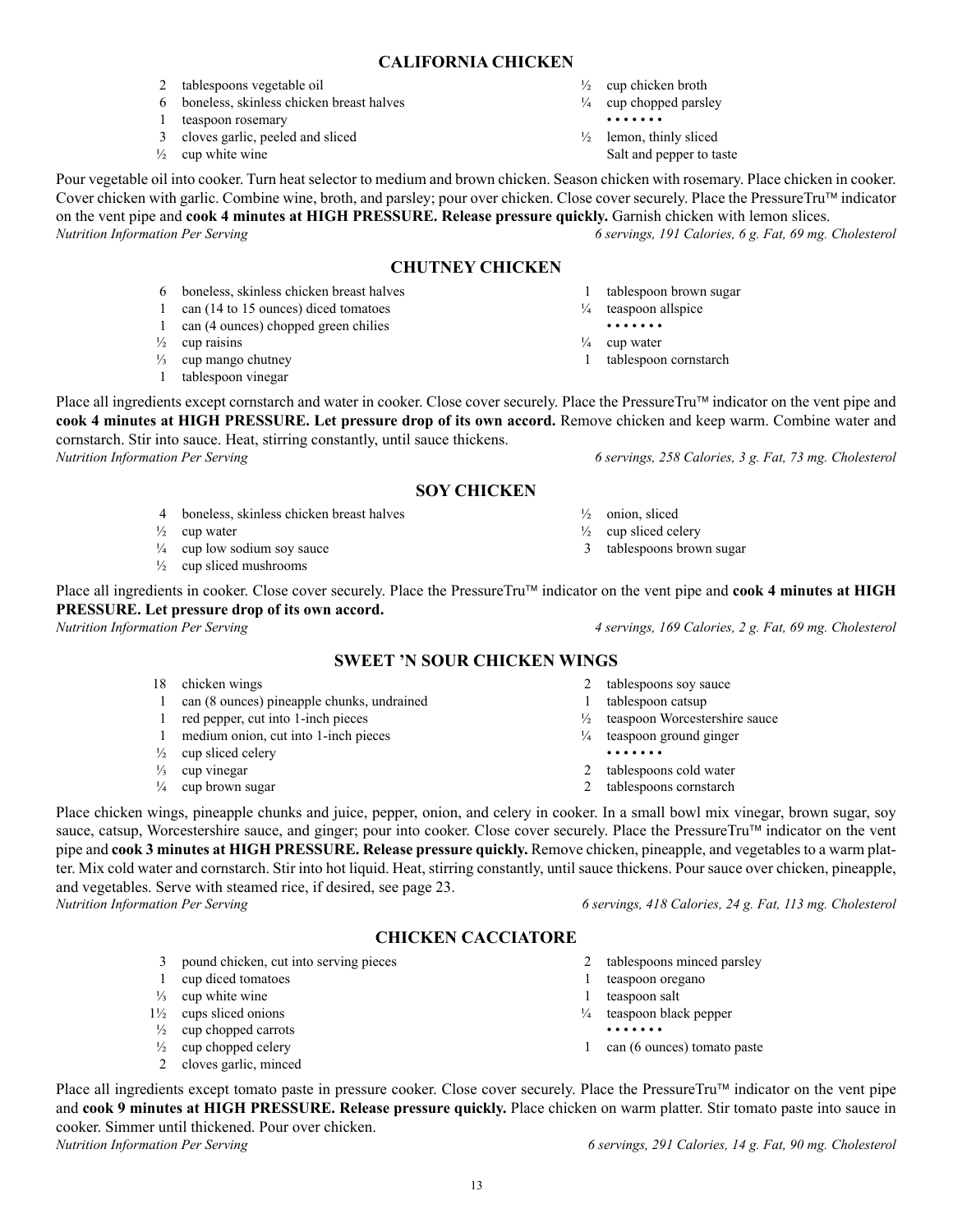#### **HERBED CHICKEN**

- 1 tablespoon vegetable oil
- 1 cup chopped onion
- 1 tablespoon chopped garlic
- 3 pounds chicken thighs, skinned
- 1 cup chicken broth
- 1 tablespoon chopped parsley
- $\frac{1}{2}$  cup chopped celery leaves
- 1 teaspoon oregano
- 1 teaspoon basil
- • • • •
- 1 can (4 ounces) sliced black olives
- 2 tablespoons cold water
- 2 tablespoons flour
- Salt and pepper to taste

2 cloves garlic, minced

 $\frac{1}{2}$  cup chopped celery  $\frac{1}{2}$  teaspoon poultry seasoning Salt and pepper to taste

• • • • • • •

 1 tablespoon extra-spicy seasoning blend

 Hot cooked rice (see page 23)

Pour vegetable oil into cooker. Turn heat selector to medium and sauté onion and garlic; remove. Brown chicken. Add onion, garlic, chicken broth, parsley, celery leaves, oregano, and basil. Close cover securely. Place the PressureTru™ indicator on the vent pipe and **cook 9 minutes at HIGH PRESSURE. Release pressure quickly.** Remove chicken to a warm dish. Add olives to liquid and heat. Mix cold water with flour. Stir into hot broth. Heat, stirring constantly, until sauce thickens. Pour sauce over chicken. *Nutrition Information Per Serving 6 servings, 250 Calories, 8 g. Fat, 115 mg. Cholesterol*

# **BAYOU BOUNTY CHICKEN**

- 3 pound chicken, cut into serving pieces
- 1 can (28 ounces) whole tomatoes, undrained, cut up
- 1½ cups chopped onion
- $\frac{1}{2}$  cup chopped green pepper
- $\frac{1}{2}$  cup chopped celery

Add all ingredients except rice to pressure cooker. Close cover securely. Place the PressureTru™ indicator on the vent pipe and **cook 9 minutes at HIGH PRESSURE. Let pressure drop of its own accord.** Serve chicken and sauce over rice. *Nutrition Information Per Serving 6 servings, 394 Calories, 14 g. Fat, 90 mg. Cholesterol*

### **TURKEY BREAST**

- 3 to 4 pound turkey breast
	- 1 tablespoon vegetable oil
	- 1 cup water
	- 1 onion, chopped

Pour vegetable oil into cooker. Turn heat selector to medium and brown turkey on all sides. Add remaining ingredients. Close cover securely. Place the PressureTru™ indicator on the vent pipe and **cook 35 minutes at HIGH PRESSURE. Let pressure drop of its own accord.** Thicken gravy, if desired.

# **ARROZ CON POLLO**

- 1  $(3 \text{ to } 3\frac{1}{2})$ -pound) chicken, cut into serving pieces Paprika Salt and pepper 2 tablespoons olive oil
- 2 medium onions, chopped
- 1 clove garlic, minced
- 1 cup chicken broth
- 1 bay leaf
- ½ teaspoon crushed red pepper

*Nutrition Information Per Serving 6 to 8 servings, 197 Calories, 8 g. Fat, 76 mg. Cholesterol*

- $\frac{1}{4}$  teaspoon crushed saffron threads • • • • • • • 1 package (10 ounces) frozen green peas 1 cup sliced green olives 1 tomato, peeled, chopped
- 1 jar (4 ounces) pimientos, drained, sliced • • • • • • •

 Hot cooked rice (see page 23)

Sprinkle chicken with paprika, salt, and pepper. Pour oil into pressure cooker. Turn heat selector to medium and brown chicken, a few pieces at a time, and remove. Add onions and garlic to pressure cooker. Sauté until tender. Return chicken to pressure cooker. Add chicken broth, bay leaf, red pepper, and saffron. Close cover securely. Place the PressureTru indicator on the vent pipe and **cook 9 minutes at HIGH PRESSURE. Release pressure quickly.** Remove chicken. Stir in peas, olives, tomato, and pimientos. Return chicken to pressure cooker. Close cover securely. Place the PressureTru™ indicator on the vent pipe and **cook 0 minutes. Let pressure drop of its own accord.** Stir in cooked rice.

*Nutrition Information Per Serving 6 servings, 462 Calories, 19 g. Fat, 93 mg. Cholesterol*

14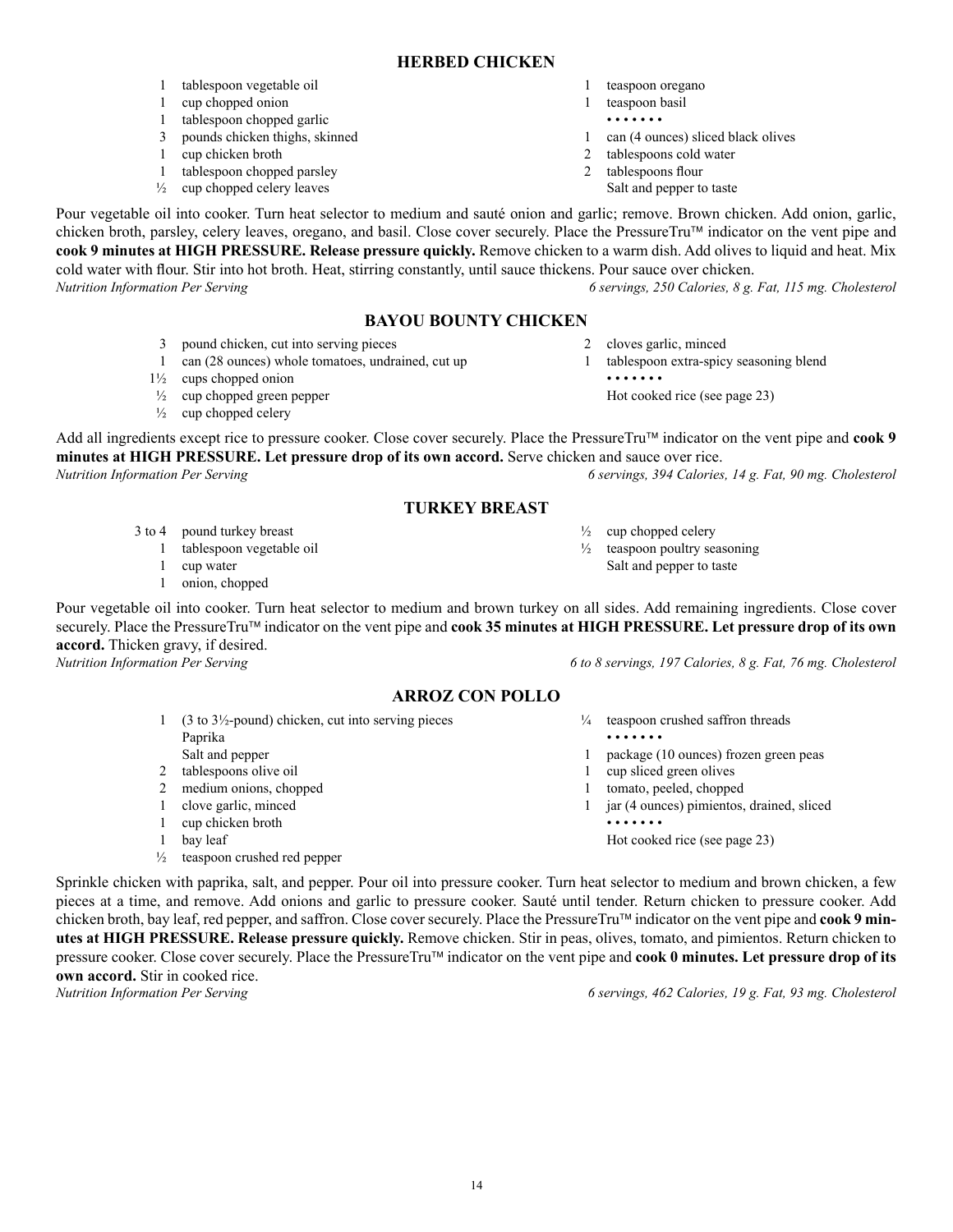# **POULTRY TIMETABLE**

It is not necessary to brown poultry before pressure cooking, but you may do so if you like. After browning remove poultry from cooker and pour liquid into cooker. Position trivet in cooker. Place poultry in steamer basket on trivet.† † Omit trivet if meat extends above the ⅔ full mark.

# *DO NOT FILL PRESSURE COOKER OVER ⅔ FULL! NO PORTION OF THE POULTRY SHOULD EXTEND ABOVE THE ⅔ FULL MARK (SEE PAGE 4).*

| <b>POULTRY</b>                                 | <b>CUPS OF LIQUID</b> | <b>COOKING TIME (MINUTES)</b> |
|------------------------------------------------|-----------------------|-------------------------------|
| Whole Chicken $(2\frac{1}{2})$ to 3 pounds)    |                       | 13 to 15                      |
| Chicken (cut into serving pieces)              |                       | $\Omega$                      |
| Chicken Breast (boneless)                      | $\frac{1}{2}$         | 4 to $5*$                     |
| Turkey Breast (3 to 4 pounds)                  | $1\frac{1}{2}$        | 35                            |
| *Release pressure quickly (see pages 3 and 4). |                       |                               |

# **MEATS**

When it comes to creating juicy, tender, flavorful meat dishes, the pressure cooker has no equal. Even budget cuts of meat that usually require slow, moist-heat cooking will turn out succulent and savory in very little time in the pressure cooker.

An important step when preparing meat in the pressure cooker is to sear meat to a crispy brown on all sides to seal in natural juices. This can be done right in the pressure cooker. The following recipes were written for fresh or completely thawed meats. To cook frozen meats, thaw one half hour or more so that the surface of the meat will sear crispy brown. Then increase the cooking times given in the recipes. Frozen beef, veal, and lamb should be cooked 25 minutes per pound. Frozen pork should be cooked 30 minutes per pound. Cooking time will vary depending on the size and thickness of the cut, the distribution of fat and bone, the grade and cut of the meat, and the degree of doneness desired.

After cooking, if gravy is desired, stir 1 to 2 tablespoons of flour or cornstarch into  $\frac{1}{4}$  cup cold water. Heat cooking liquid in pressure cooker and slowly pour in flour mixture, stirring to blend. Heat to boiling, stirring constantly for 1 minute or until thickened. Season with salt and pepper.

# *FOR MEAT, DO NOT FILL PRESSURE COOKER OVER ⅔ FULL! NO PORTION OF THE MEAT SHOULD EXTEND ABOVE THE ⅔ FULL MARK (SEE PAGE 4).*

# *OPERATING THE COOKER WITHOUT COOKING LIQUID OR ALLOWING THE COOKER TO BOIL DRY WILL DAMAGE THE COOKER.*

# **BEEF POT ROAST**

- 3 pounds beef pot roast
- 1 tablespoon vegetable oil
- 1½ cups water

Pour vegetable oil into cooker. Turn heat selector to medium and brown roast well on all sides; remove roast. Pour water into cooker. Position trivet in cooker. Place roast in steamer basket on trivet.† Season roast with salt, pepper, onions, and bay leaf. Close cover securely. Place the PressureTru indicator on the vent pipe and **cook 55 minutes at HIGH PRESSURE. Let pressure drop of its own accord.** Thicken gravy, if desired.

† Omit trivet if roast extends above the ⅔ full mark.

*Nutrition Information Per Serving 6 servings, 297 Calories, 20 g. Fat, 72 mg. Cholesterol*

#### **PORCUPINE MEATBALLS**

- 1 pound lean ground beef
- ⅓ cup uncooked long grain white rice
- 2 tablespoons tomato paste
- 1 teaspoon salt
- $\frac{1}{4}$  teaspoon pepper
- $\frac{1}{2}$  cup chopped onion
- $\frac{1}{4}$  cup sliced celery
- $\frac{1}{4}$  cup chopped green pepper
- 1 cup tomato sauce
- $\frac{1}{4}$  cup water
- 1 tablespoon sugar
- ½ teaspoon dry mustard

Combine ground beef, rice, tomato paste, salt, and pepper; mix well. Form into 8 balls. Place meatballs in cooker. Add onion, celery, and green pepper. Combine tomato sauce, water, sugar, and mustard. Pour over meatballs. Close cover securely. Place the PressureTru™ indicator on the vent pipe and **cook 12 minutes at HIGH PRESSURE. Release pressure quickly.** *Nutrition Information Per Serving 4 servings, 350 Calories, 17 g. Fat, 77 mg. Cholesterol*

1 bay leaf

 Salt and pepper 1 small onion, chopped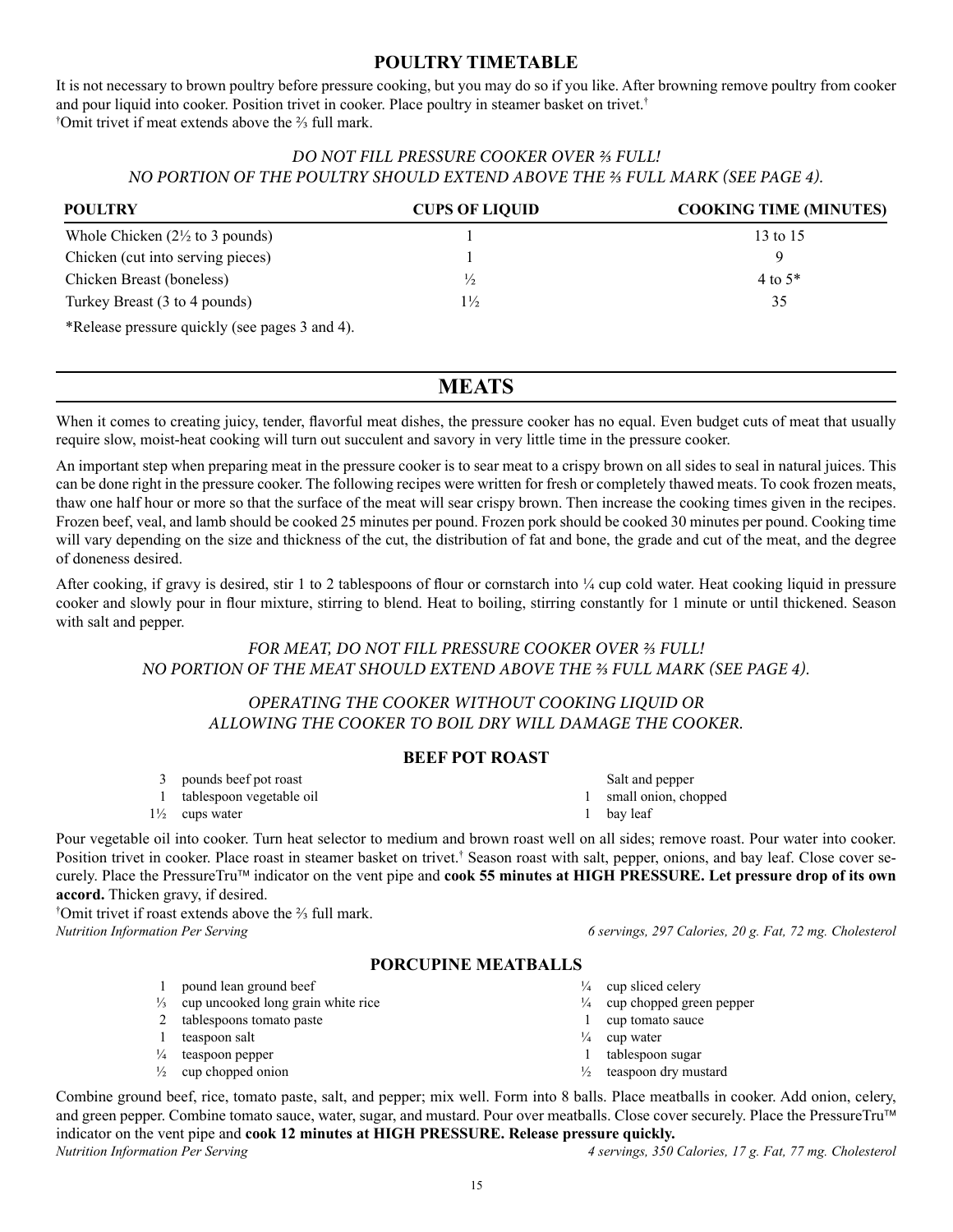#### **SWISS STEAK**

- 2 pounds round steak, 1 inch thick
- 1 can (8 ounces) tomato sauce
- 1 cup chopped onion
- $\frac{1}{2}$  cup chopped green pepper

Place all ingredients in cooker. Close cover securely. Place the PressureTru™ indicator on the vent pipe and **cook 18 minutes at HIGH PRESSURE. Release pressure quickly.** Thicken sauce, if desired.

# **BEEF STEW**

- 1 pound lean beef, cut into 1-inch cubes
- 1 cup water
- 1 large onion, sliced • • • • • • •
- 4 small potatoes, quartered
- 1 cup frozen green beans
- 1 cup sliced carrots

Place beef, water, and onion in cooker. Close cover securely. Place the PressureTru™ indicator on the vent pipe and **cook 8 minutes at HIGH PRESSURE. Release pressure quickly.**

Add potatoes, green beans, carrots, tomatoes, salt, and pepper to cooker. Close cover securely. Place the PressureTru™ indicator on the vent pipe and **cook 3 minutes at HIGH PRESSURE. Release pressure quickly.**

Mix water and flour; stir into stew. Cook and stir until stew thickens. *Nutrition Information Per Serving 4 servings, 347 Calories, 7 g. Fat, 73 mg. Cholesterol*

# **SPAGHETTI MEAT SAUCE**

- 1 pound lean ground beef
- 1 can (14 to 15 ounces) diced tomatoes
- 1 cup chopped onion
- $\frac{1}{2}$  cup chopped celery
- $\frac{1}{2}$  cup diced green pepper
- 1 clove garlic, minced
- 2 teaspoons sugar
- 1 teaspoon salt

Turn heat selector to medium and brown beef. Stir in remaining ingredients except tomato paste. Close cover securely. Place the PressureTru<sup>™</sup> indicator on the vent pipe and **cook 8 minutes at HIGH PRESSURE. Release pressure quickly.** Stir in tomato paste and simmer, uncovered, to desired thickness. Serve sauce over spaghetti. Sprinkle with Parmesan cheese, if desired. *Nutrition Information Per Serving 6 servings, 229 Calories, 12 g. Fat, 51 mg. Cholesterol*

#### **APRICOT BARBECUE PORK ROAST**

- 3 pound boneless rolled pork roast
- $\frac{1}{2}$  cup catsup
- ½ cup teriyaki sauce
- $\frac{1}{3}$  cup apricot preserves
- $\frac{1}{4}$  cup cider vinegar
- ¼ cup packed dark brown sugar
- Place pork roast in a large plastic bag or glass dish. Combine catsup, teriyaki sauce, preserves, vinegar, brown sugar, red pepper, mustard, and pepper. Mix thoroughly and pour over pork. Refrigerate overnight. Remove pork; reserve marinade. Brown pork on all sides in pressure cooker over medium heat; remove.

Position trivet, half of sliced onion, and water in cooker. Place pork roast in steamer basket on trivet and arrange remaining onion evenly on top of roast. Close cover securely. Place the PressureTru indicator on the vent pipe and **cook 55 minutes at HIGH PRESSURE. Let pressure drop of its own accord.** Place reserved marinade in saucepan and simmer until thickened, stirring occasionally. Remove roast and onions from pressure cooker. Add onions to thickened marinade and serve with sliced pork. Onions may be puréed before adding to sauce and served with rice, if desired.<br>Nutrition Information Per Serving

*Nutrition Information Per Serving 8 servings, 332 Calories, 13 g. Fat, 77 mg. Cholesterol*

- 
- 
- 
- 
- 
- -
- 
- 
- 1 teaspoon parsley flakes
- $\frac{1}{2}$  teaspoon oregano
- ½ teaspoon basil
- $\frac{1}{4}$  teaspoon thyme
- 
- 

1 teaspoon crushed red pepper 1 teaspoon dry mustard ¼ teaspoon black pepper 1 large onion, sliced 1½ cups water

- 
- 
- 
- 
- - •
- 1 can (6 ounces) tomato paste
- 
- 
- 
- 
- $\frac{1}{8}$  teaspoon red pepper
- 3 drops hot sauce
- 

<sup>1</sup>/<sub>4</sub> teaspoon pepper

 $\frac{1}{2}$  cup sliced celery  $\frac{1}{2}$  teaspoon salt

*Nutrition Information Per Serving 6 servings, 251 Calories, 9 g. Fat, 98 mg. Cholesterol*

- 1 cup diced tomatoes
	- 1 teaspoon salt<br> $\frac{1}{4}$  teaspoon blac teaspoon black pepper
	- • • • •
	- $\frac{1}{4}$  cup cold water
	- 1 tablespoon flour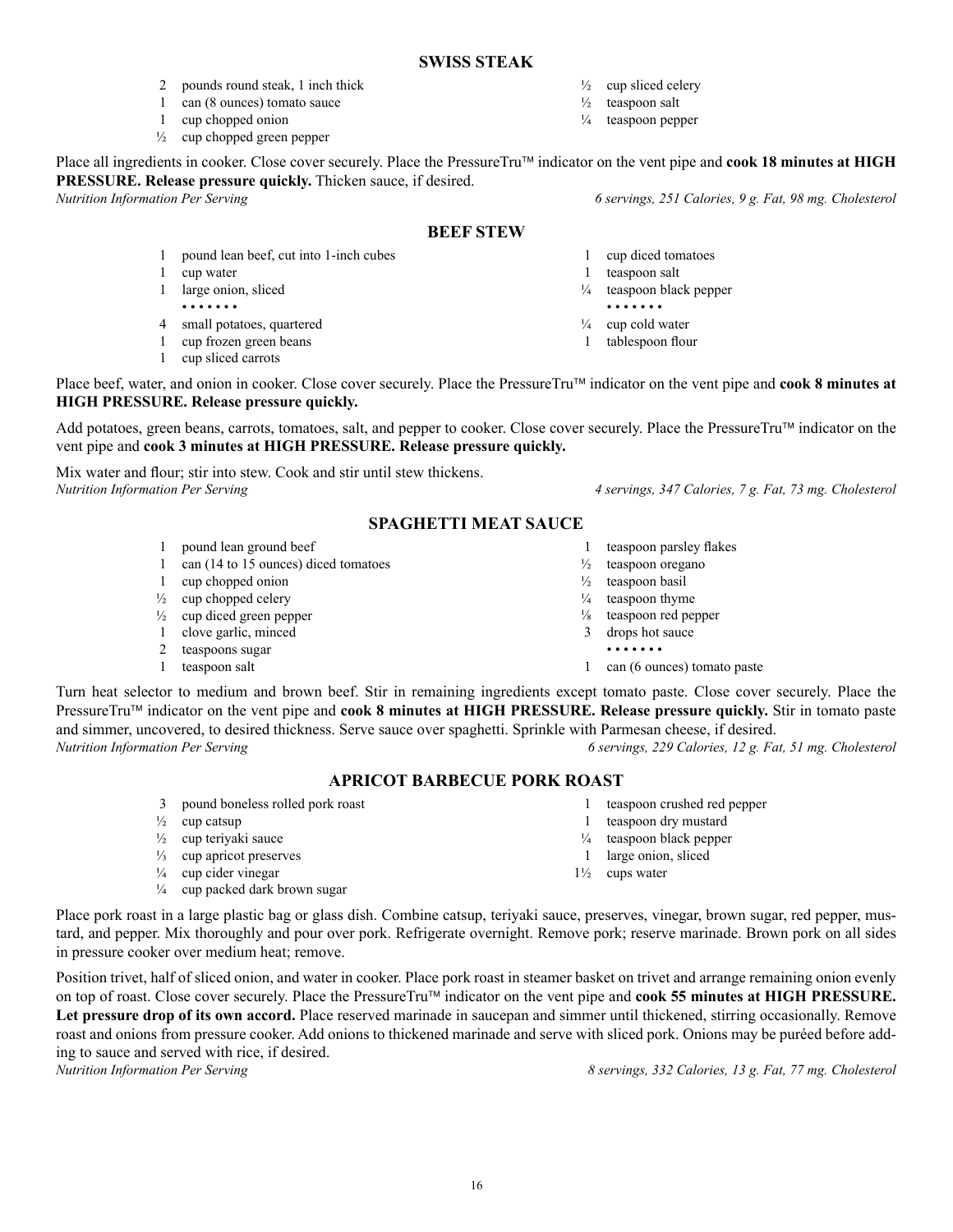# **BARBECUE SPARERIBS**

- 3 pounds spareribs, cut into serving pieces
- 1 cup water • • • • • • •
- 1 cup catsup
- $\frac{1}{4}$  cup water
- $\frac{1}{4}$  cup vinegar

Place ribs and water in cooker. Close cover securely. Place the PressureTru™ indicator on the vent pipe and **cook 5 minutes at HIGH PRESSURE. Reduce pressure quickly.** Drain off liquid. Mix remaining ingredients; pour over ribs in cooker. Stir to coat ribs. Close cover securely. Place the PressureTru<sup>™</sup> indicator on the vent pipe and **cook 10 minutes at HIGH PRESSURE. Let pressure drop of its own accord.** Remove ribs. Simmer sauce, uncovered, to desired thickness.

*Nutrition Information Per Serving 6 servings, 427 Calories, 27 g. Fat, 107 mg. Cholesterol*

# **CORNED BEEF**

3 pounds corned beef

1½ cups water

Pour  $1\frac{1}{2}$  cups water into cooker. Position trivet in cooker. Rub garlic powder into all surfaces of corned beef. Place corned beef in steamer basket on trivet.<sup>†</sup> Add bay leaf. Close cover securely. Place the PressureTru™ indicator on the vent pipe and **cook 60 minutes at HIGH PRESSURE. Let pressure drop of its own accord.**

**NOTE:** If seasoning packet is provided with corn beef, use packet and omit bay leaf. † Omit trivet if corned beef extends above the ⅔ full mark. *Nutrition Information Per Serving 6 servings, 295 Calories, 18 g. Fat, 103 mg. Cholesterol*

# **STUFFED PORK CHOPS**

- 2 tablespoons vegetable oil
- 4 1 inch thick boneless pork chops,
- with deep pocket cut in each
- 1 cup chopped onion
- $\frac{3}{4}$  cup chopped celery
- $\frac{1}{2}$  cup corn

Pour vegetable oil into cooker. Turn heat selector to medium and brown pork chops. Remove from cooker. Sauté onions and celery in cooker. Stir in corn, bran flakes, 2 tablespoons water, and sage. Stuff pork chops with mixture. Pour 1 cup water into cooker. Position trivet in cooker. Place pork chops in steamer basket on trivet. Close cover securely. Place the PressureTru™ indicator on the vent pipe and **cook 16 minutes at HIGH PRESSURE. Release pressure quickly.**

# **PORK LOIN ROAST**

- 3 pound pork loin roast
- 1 tablespoon vegetable oil
- $1\frac{1}{2}$  cups water

Pour vegetable oil into cooker. Turn heat selector to medium and brown roast well on all sides. Remove roast from cooker. Pour water into cooker. Position trivet in cooker. Place roast in steamer basket on trivet.† Season with salt, pepper, and sliced onion. Close cover securely. Place the PressureTru™ indicator on the vent pipe and **cook 55 minutes at HIGH PRESSURE. Let pressure drop of its own accord.**

† Omit trivet if roast extends above the ⅔ full mark. *Nutrition Information Per Serving 6 servings, 483 Calories, 27 g. Fat, 171 mg. Cholesterol*

# **STUFFED FLANK STEAK**

- 1 tablespoon margarine
- $\frac{1}{2}$  cup chopped onion
- $\frac{1}{2}$  cup chopped celery
- 1 clove garlic, minced
- ¼ cup beef broth, divided
- 1 cup bread crumbs

Add margarine to cooker. Turn heat selector to medium and sauté onion, celery, and garlic. Mix in 2 tablespoons of the broth, bread crumbs, salt, marjoram, thyme, and pepper. Spread stuffing mixture on one steak; top with remaining steak. Secure with toothpicks or metal skewers. Place steak in cooker; stir in remaining 2 tablespoons broth and tomatoes. Close cover securely. Place the PressureTru indicator on the vent pipe and **cook 18 minutes at HIGH PRESSURE. Let pressure drop of its own accord.**

 $\frac{1}{4}$  cup chopped onion

- $\frac{1}{4}$  cup sugar
- 1 teaspoon salt 1 teaspoon chili powder
- 1 teaspoon celery seed

 1 cup bran flakes, crushed

1 tablespoon garlic powder

- 2 tablespoons water
- - 1 cup water

1 bay leaf

Salt and pepper to taste

*Nutrition Information Per Serving 4 servings, 430 Calories, 20 g. Fat, 133 mg. Cholesterol*

- Salt and pepper
- 

- $\frac{1}{2}$  teaspoon salt
- $\frac{1}{4}$  teaspoon marjoram
- $\frac{1}{4}$  teaspoon thyme
- ⅛ teaspoon black pepper
- 1 pound flank steak, cut into 2 equal pieces
- 1 cup diced tomatoes
- *Nutrition Information Per Serving 4 servings, 237 Calories, 12 g. Fat, 47 mg. Cholesterol*

1 onion, sliced

- 
- - - ½ teaspoon dried sage
			-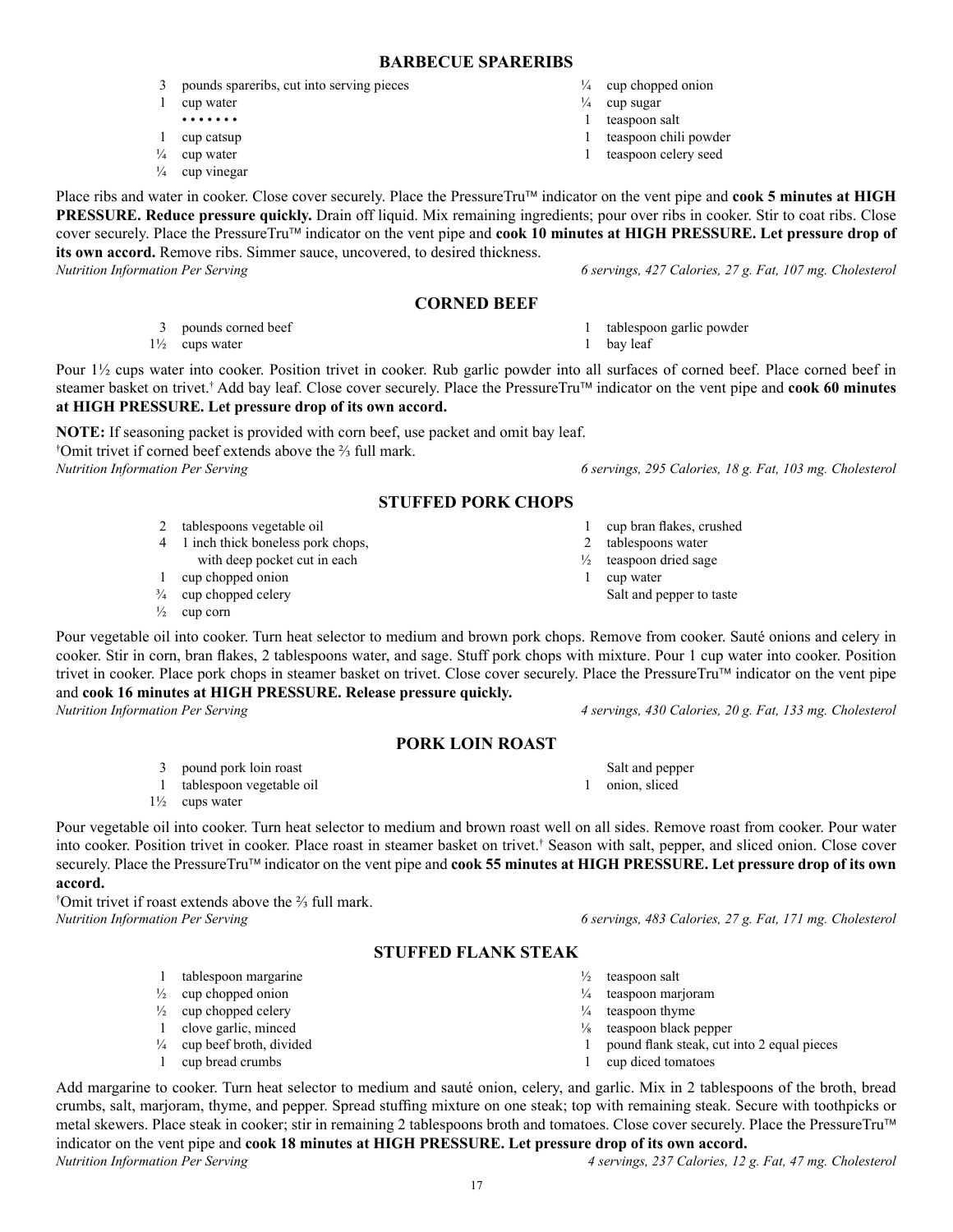- 1 pound lamb stew meat, cut into 1-inch cubes
- 1 cup water
- 1 large onion, sliced
- 1 tablespoon Worcestershire sauce
- 1 large clove garlic, minced
- • • • •
- 4 small potatoes, quartered
- 1 cup baby-cut carrots
- 1 teaspoon salt
- ¼ teaspoon black pepper
- • • • •
- $\frac{1}{4}$  cup cold water
- 1 tablespoon flour

Place lamb, water, onion, Worcestershire sauce, and garlic in cooker. Close cover securely. Place the PressureTru™ indicator on the vent pipe and **cook 6 minutes at HIGH PRESSURE. Reduce pressure quickly.**

Add potatoes, carrots, salt, and pepper. Close cover securely. Place the PressureTru™ indicator on the vent pipe and **cook 3 minutes at HIGH PRESSURE. Release pressure quickly.**

Mix water and flour thoroughly; stir into stew. Heat, stirring constantly, until stew thickens. *Nutrition Information Per Serving 4 servings, 315 Calories, 6 g. Fat, 74 mg. Cholesterol*

# **MEAT TIMETABLE**

Brown meat well and remove from cooker. Pour liquid into cooker. Position trivet in cooker. Place meat in steamer basket on trivet.<sup>†</sup> † Omit trivet if meat extends above the ⅔ full mark.

# *DO NOT FILL PRESSURE COOKER OVER ⅔ FULL! NO PORTION OF THE MEAT SHOULD EXTEND ABOVE THE ⅔ FULL MARK (SEE PAGE 4).*

| Meat              |                       | <b>Cups of Liquid</b> | <b>Cooking Time (Minutes)</b> |
|-------------------|-----------------------|-----------------------|-------------------------------|
| Beef              |                       |                       |                               |
| Chuck Roast       | 3 pounds              | $1\frac{1}{2}$        | 45 to 50                      |
| Corned Beef       | 3 pounds              | $1\frac{1}{2}$        | 60                            |
| Rolled Rib Roast  | 3 pounds              | $1\frac{1}{2}$        | 30 to 35                      |
| Round Steak       | 1" thick              | $\mathbf{1}$          | 18*                           |
| Round Steak       | $\frac{1}{2}$ " thick | $\frac{1}{2}$         | $10*$                         |
| <b>Short Ribs</b> |                       | $\mathbf{1}$          | 25                            |
| Ham               |                       |                       |                               |
| Slice             | 3 pounds              | $1\frac{1}{2}$        | 30 to 35                      |
| Picnic            | 3 pounds              | $1\frac{1}{2}$        | 30 to 35                      |
| Lamb              |                       |                       |                               |
| Chops             | 1" thick              | $\frac{1}{2}$         | $2*$                          |
| Chops             | $\frac{1}{2}$ " thick | $\frac{1}{2}$         | $5*$                          |
| Leg of Lamb       | 3 pounds              | $1\frac{1}{2}$        | 35 to 45                      |
| Pork              |                       |                       |                               |
| Chops             | 1" thick              | $\mathbf{1}$          | $15*$                         |
| Chops             | $\frac{1}{2}$ " thick | $\frac{1}{2}$         | $8*$                          |
| <b>Butt Roast</b> | 3 pounds              | $1\frac{1}{2}$        | 55                            |
| Loin Roast        | 3 pounds              | $1\frac{1}{2}$        | 55                            |
| <b>Steak</b>      | 1" thick              | $\frac{1}{2}$         | $2*$                          |
| <b>Steak</b>      | $\frac{1}{2}$ " thick | $\frac{1}{2}$         | $5*$                          |
| Veal              |                       |                       |                               |
| Chops             | 1" thick              | $\frac{1}{2}$         | $2*$                          |
| Chops             | $\frac{1}{2}$ " thick | $\frac{1}{2}$         | $5*$                          |
| Roast             | 3 pounds              | $1\frac{1}{2}$        | 45 to 50                      |
| <b>Steak</b>      | 1" thick              | $\frac{1}{2}$         | $10*$                         |

\*Release pressure quickly (see pages 3 and 4).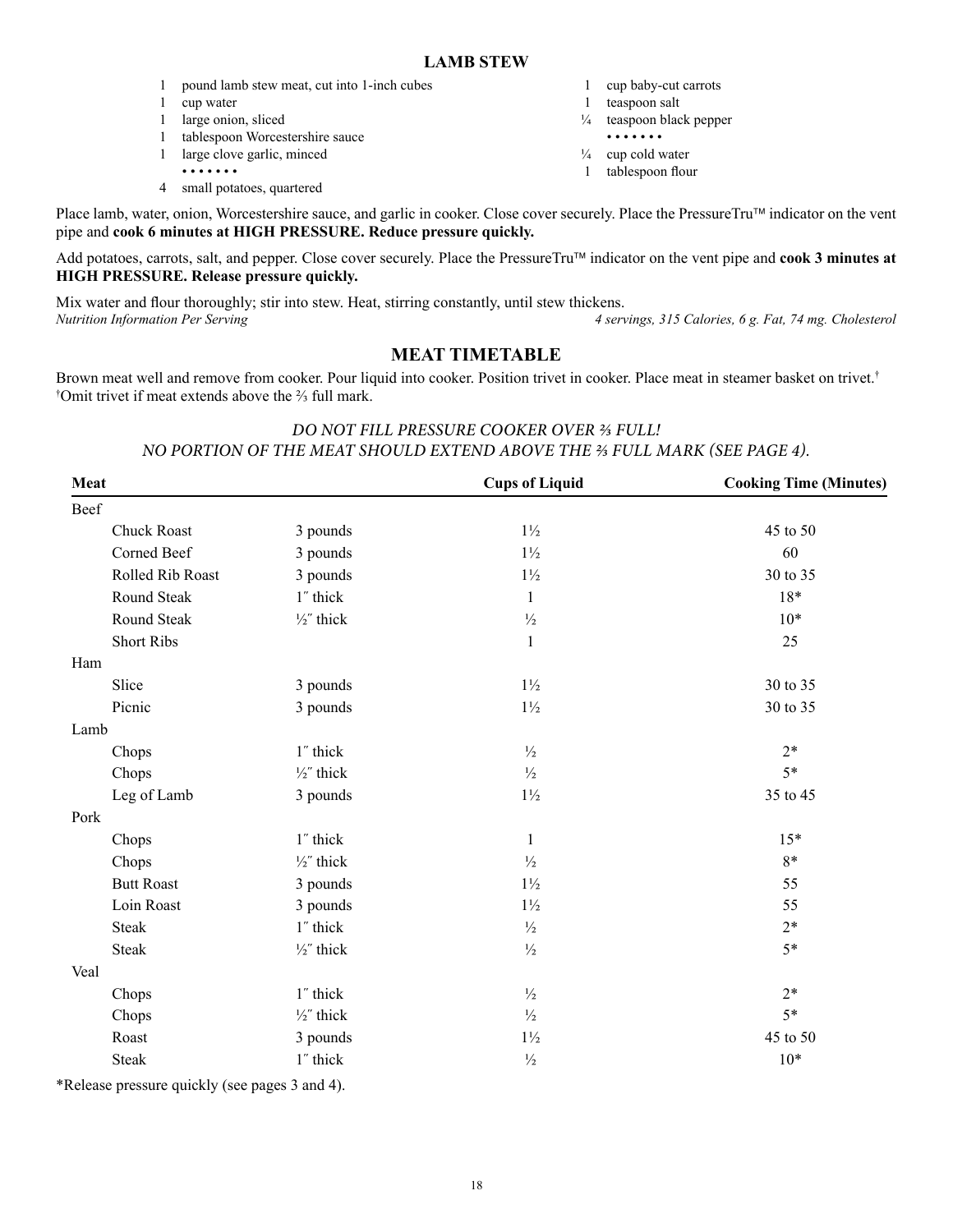# **VEGETABLES**

Vegetables have assumed new importance and prominence on the menu. Health-conscious cooks feature an abundance of vegetables on the family meal plan, while restaurants increasingly cater to a more "vegetable-conscious" clientele.

Pressure cooking is the preferred method for preparing vegetables. Because of the fast cooking time and super-heated steam, vegetables retain most of their natural color, texture, flavor, and nutrients. And pressure cooking offers an additional health advantage, because so much more natural taste is retained, vegetables require much less salt and seasonings.

A garden variety of fresh or frozen vegetables can be cooked at the same time in the pressure cooker. By using the trivet and steamer basket to keep them out of the cooking liquid, each vegetable retains its own distinctive flavor and appearance. Just be sure that all vegetables cooked together require the same cooking time. It is important to accurately time the cooking period, because vegetables cook very quickly in the pressure cooker. If you wish to blend the vegetable flavors, place them in the steamer basket and omit the trivet.

# *FOR FRESH AND FROZEN VEGETABLES, DO NOT FILL PRESSURE COOKER OVER ⅔ FULL!*

# *OPERATING THE COOKER WITHOUT COOKING LIQUID OR ALLOWING THE COOKER TO BOIL DRY WILL DAMAGE THE COOKER.*

# **CABBAGE WITH APPLES**

- $\frac{1}{2}$  cup chicken broth
- 2 tablespoons frozen apple juice concentrate, thawed Salt and pepper to taste

Add all ingredients to cooker. Close cover securely. Place the PressureTru™ indicator on the vent pipe and **cook 5 minutes at LOW PRESSURE. Release pressure quickly.** Note: Make sure cooker is not more than <sup>2</sup>⁄<sub>3</sub> full.<br>*Nutrition Information Per Serving* 6

*Nutrition Information Per Serving 6 servings, 50 Calories, 0 g. Fat, 0 mg. Cholesterol*

# **GLAZED ROOT VEGETABLES**

2 tablespoons margarine

½ small head cabbage, shredded 1 small onion, thinly sliced

- 2 medium turnips, peeled, cut into eighths
- 8 ounces baby carrots
- 2 medium parsnips, peeled, sliced ½ inch thick

1 small tart apple, peeled, cored, and chopped

- 1 cup chicken broth
- 2 tablespoons sugar

Heat margarine in pressure cooker over medium heat; add turnip wedges and carrots and sauté for 3 minutes. Add parsnips, chicken broth, ginger, and sugar. Close cover securely. Place the PressureTru indicator on the vent pipe and **cook 1 minute at HIGH PRES-SURE. Release pressure quickly.** Sauce may be thickened, if desired; combine cornstarch and water. Stir into sauce. Heat, stirring constantly, until sauce thickens.<br>Nutrition Information Per Serving *Nutrition Information Per Serving 8 servings, 77 Calories, 3 g. Fat, 0 mg. Cholesterol*

# **GARLIC MASHED POTATOES**

- 2 pounds russet potatoes, peeled and diced
- 4 large cloves garlic 1½ cups chicken broth

Place all ingredients except margarine and salt and pepper in cooker. Close cover securely. Place the PressureTru<sup> $M$ </sup> indicator on the vent pipe and **cook 5 minutes at HIGH PRESSURE. Release pressure quickly.** Allow potatoes, garlic, and broth to remain in cooker. Mash potatoes using a potato masher or hand mixer until desired consistency is reached. Add margarine. *Nutrition Information Per Serving 6 servings, 127 Calories, 4 g. Fat, 0 mg. Cholesterol*

# **ARTICHOKES 'N SAUCE**

3 artichokes

1 tablespoon vegetable oil

1 cup water

Pour water and oil into cooker. Position trivet in cooker. Place artichokes in steamer basket on trivet. Close cover securely. Place the PressureTru<sup>™</sup> indicator on the vent pipe and **cook 10 minutes at HIGH PRESSURE. Release pressure quickly.** Serve with your choice of the following sauces. *Nutrition Information Per Serving 3 servings, 60 Calories, 0 g. Fat, 0 mg. Cholesterol*

Garlic Sauce: Combine 1/4 cup margarine, melted and 2 cloves minced garlic. Serve warm. **Herb Yogurt**: Combine 1 cup plain yogurt, ¼ cup finely chopped carrots, ½ teaspoon dill weed, and ¼ teaspoon salt. Serve chilled. **Italian Sauce**: Combine ½ cup mayonnaise and ¼ cup Italian style salad dressing. Serve chilled.

2 teaspoons ground ginger

- • • •
	- 1 tablespoon cornstarch, optional
	- $\frac{1}{4}$  cup cold water, optional Salt and pepper to taste

 • • • • • • • 1 tablespoon margarine

Salt and pepper to taste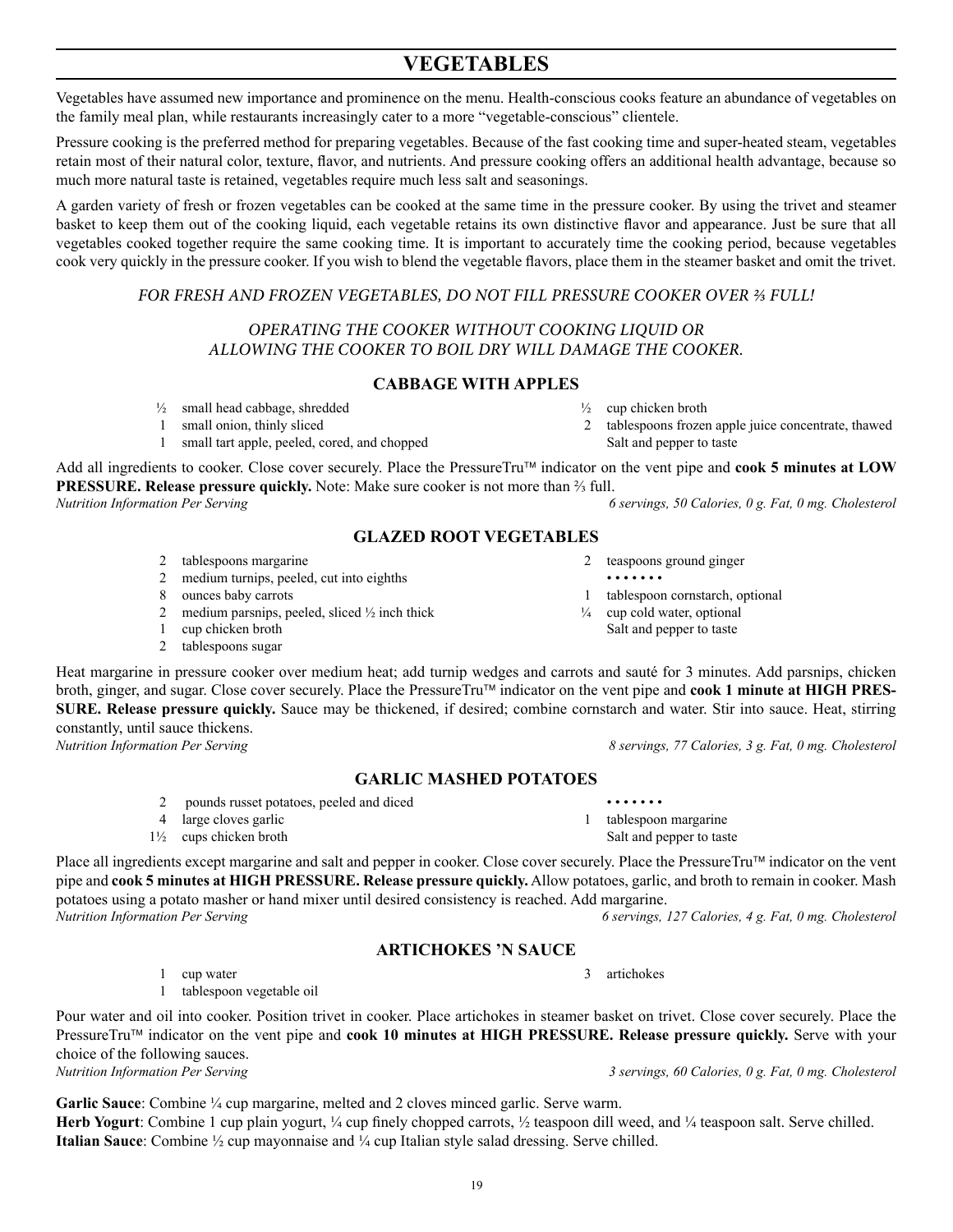#### **MAPLE GLAZED SWEET POTATOES**

- 3 sweet potatoes, peeled, cut into
- 1 to 1½-inch chunks  $\frac{3}{4}$  cup maple flavored syrup
- $\frac{1}{4}$  cup water
- 1 tablespoon melted margarine
- $\frac{1}{2}$  teaspoon salt

Place sweet potatoes in pressure cooker. Combine remaining ingredients and pour over potatoes. Close cover securely. Place the PressureTru<sup>™</sup> indicator on the vent pipe and **cook 10 minutes at LOW PRESSURE. Release pressure quickly.** *Nutrition Information Per Serving 6 servings, 125 Calories, 2 g. Fat, 0 mg. Cholesterol*

# **FRESH AND FROZEN VEGETABLE TIMETABLE**

When using the vegetable timetables on below and on page 21, cook the vegetables the minimum amount of time indicated if you prefer your vegetables crisp. If you prefer your vegetables soft, cook them the maximum amount of time indicated. TO PREVENT OVER-COOKING, RELEASE PRESSURE QUICKLY AFTER COOKING VEGETABLES.

If the timetable saysto cook 0 minutes, this meansto cook food only until the desired pressure band is visible, then release pressure quickly.

Quantity of vegetables does not change pressure cooking times. More mature vegetables may require longer pressure cooking times than given in chart.

To assure even heating, separate a block of frozen vegetables.

For fresh and frozen vegetables, pour liquid into cooker. Position trivet in cooker. Place vegetables in steamer basket on trivet.

# *FOR FRESH AND FROZEN VEGETABLES, DO NOT FILL PRESSURE COOKER OVER ⅔ FULL!*

# **FRESH VEGETABLE TIMETABLE**

| Vegetable               | <b>Size</b>                                     | <b>Cups of Liquid</b> |      | <b>Pressure Setting Cooking Time (Minutes)</b> |
|-------------------------|-------------------------------------------------|-----------------------|------|------------------------------------------------|
| Artichoke               | Whole, 6 to 8 ounces                            | 1                     | High | 10                                             |
| Asparagus               | Stems cut into 1-inch pieces                    | $\frac{1}{2}$         | Low  | $0$ to $1$                                     |
| Beans (green, wax)      | Whole or sliced                                 | $\frac{1}{2}$         | Low  | $2$ to $4$                                     |
| <b>Beets</b>            | Whole, 21/2-inch diameter                       | 1                     | High | 15 to 16                                       |
| Broccoli                | Florets                                         | $\frac{1}{2}$         | Low  | $1$ to $2$                                     |
| <b>Brussels Sprouts</b> | Small, 1-inch diameter                          | $\frac{1}{2}$         | Low  | $2$ to 4                                       |
| Cabbage (red, green)    | Wedges, 2 inches thick                          | $\mathbf{1}$          | Low  | 8 to 9                                         |
|                         | Thinly sliced                                   | $\frac{1}{2}$         | Low  | $4$ to 5                                       |
| Carrots                 | Baby cut                                        | $\frac{1}{2}$         | High | $3$ to $5$                                     |
|                         | $\frac{1}{2}$ -inch slices                      | $\frac{1}{2}$         | High | $3$ to $5$                                     |
| Cauliflower             | Florets                                         | $\frac{1}{2}$         | Low  | $1$ to $2$                                     |
| Collards*               | Leaves coarsely chopped, stems<br>thinly sliced | $\frac{1}{2}$         | High | $4$ to 5                                       |
| Corn-on-the-cob         | Whole, 21/2-inch diameter                       | $\frac{1}{2}$         | High | 3                                              |
| Eggplant                | Cubed, 1 to $1\frac{1}{2}$ inches thick         | $\frac{1}{2}$         | Low  | $\overline{4}$                                 |
|                         | Sliced, 1/2 inch thick                          | $\frac{1}{2}$         | Low  | $\overline{2}$                                 |
| Kale                    | Leaves coarsely chopped, stems<br>thinly sliced | $\frac{1}{2}$         | High | $3$ to $4$                                     |
| Parsnips                | Sliced, 1/2 inch thick                          | $\frac{1}{2}$         | Low  | $2$ to $3$                                     |
| Peas                    | Shelled                                         | $\frac{1}{2}$         | Low  | 1                                              |
| Peppers                 | Whole                                           | $\frac{1}{2}$         | Low  | $\overline{2}$                                 |
| Potatoes (sweet)        | Sliced, 1 to $1\frac{1}{2}$ inches thick        | 1                     | Low  | 10                                             |
|                         | Sliced, $\frac{1}{2}$ inch thick                | $\frac{1}{2}$         | Low  | 6                                              |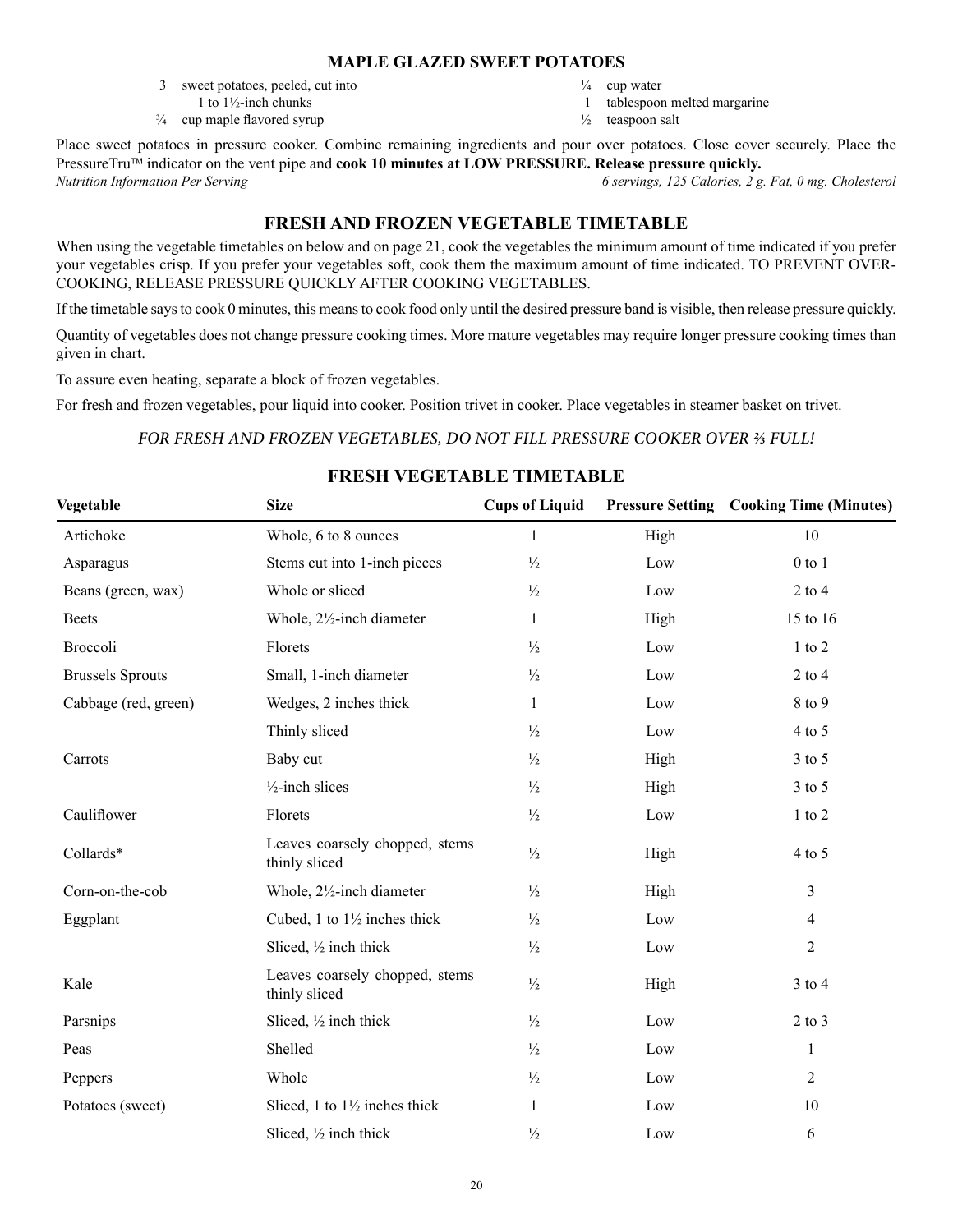# **FRESH VEGETABLE TIMETABLE**

| Vegetable                  | <b>Size</b>                                       | <b>Cups of Liquid</b> |      | <b>Pressure Setting Cooking Time (Minutes)</b> |
|----------------------------|---------------------------------------------------|-----------------------|------|------------------------------------------------|
| Potatoes (white)           | Whole, $2\frac{1}{2}$ -inch diameter              |                       | High | 15                                             |
|                            | Whole, $1\frac{1}{2}$ -inch diameter              |                       | High | 10                                             |
|                            | Sliced, $\frac{3}{4}$ inch thick                  | $\frac{1}{2}$         | High | 5                                              |
|                            | Sliced, $\frac{1}{2}$ inch thick                  | $\frac{1}{2}$         | High | 3                                              |
| Rutabaga                   | Cubed or sliced, 1 inch thick                     | $\frac{1}{2}$         | High | 3                                              |
| Spinach                    | Whole leaves                                      | $\frac{1}{2}$         | Low  | $\theta$                                       |
| Squash (winter) acorn+     | Quartered                                         | 1                     | High | 12                                             |
| Squash (winter) spaghetti+ | Halved                                            |                       | High | 12                                             |
| Squash (yellow, zucchini)  | Sliced, 1 inch thick                              | $\frac{1}{2}$         | Low  | 2                                              |
|                            | Sliced, $\frac{1}{4}$ to $\frac{1}{2}$ inch thick | $\frac{1}{2}$         | Low  | 1                                              |
| Swiss Chard                | Whole leaves                                      | $\frac{1}{2}$         | Low  | $1$ to $2$                                     |
| <b>Turnips</b>             | Sliced or cubed, $\frac{3}{4}$ inch thick         | $\frac{1}{2}$         | High | $3$ to 5                                       |

\* Do not use basket, place in cooking liquid.

+ Let pressure drop of its own accord.

# **FROZEN VEGETABLE TIMETABLE**

| Vegetable                        | <b>Cups of Liquid</b> | <b>Pressure Setting</b> | <b>Cooking Time (Minutes)</b> |
|----------------------------------|-----------------------|-------------------------|-------------------------------|
| Asparagus (cut, spears)          | $\frac{1}{2}$         | Low                     | $2$ to $3$                    |
| Beans (green, wax, french style) | $\frac{1}{2}$         | Low                     | $2$ to $3$                    |
| Broccoli                         | $\frac{1}{2}$         | Low                     | $1$ to $2$                    |
| <b>Brussels Sprouts</b>          | $\frac{1}{2}$         | Low                     | $4$ to 5                      |
| Cauliflower                      | $\frac{1}{2}$         | Low                     | $3$ to $4$                    |
| $Corn$ (cut)                     | $\frac{1}{2}$         | Low                     | $1$ to $2$                    |
| Corn-on-the-cob                  | $\frac{1}{2}$         | High                    | $3$ to $4$                    |
| Lima Beans                       | $\frac{1}{2}$         | Low                     | $2$ to $3$                    |
| Mixed Vegetables                 | $\frac{1}{2}$         | Low                     | $2$ to $3$                    |
| Peas                             | $\frac{1}{2}$         | Low                     | $1$ to $2$                    |
| Peas and Carrots                 | $\frac{1}{2}$         | Low                     | $1$ to $2$                    |
| Spinach                          | $\frac{1}{2}$         | Low                     | 5                             |
|                                  |                       |                         |                               |

# **DRY BEANS AND PEAS**

The pressure cooker is ideal for preparing dry beans and peas quickly. However, dry beans and peas have a tendency to froth and foam during cooking, which could cause the vent pipe to become blocked. **Therefore, it is necessary to use the following cautions when pressure cooking dry beans and peas:**

- **(1) Never fill the cooker over the ½ full line (this includes beans, ingredients, and water)**
- **(2) Add 1 tablespoon vegetable oil for cooking.**
- **(3) Allow pressure to drop of its own accord.**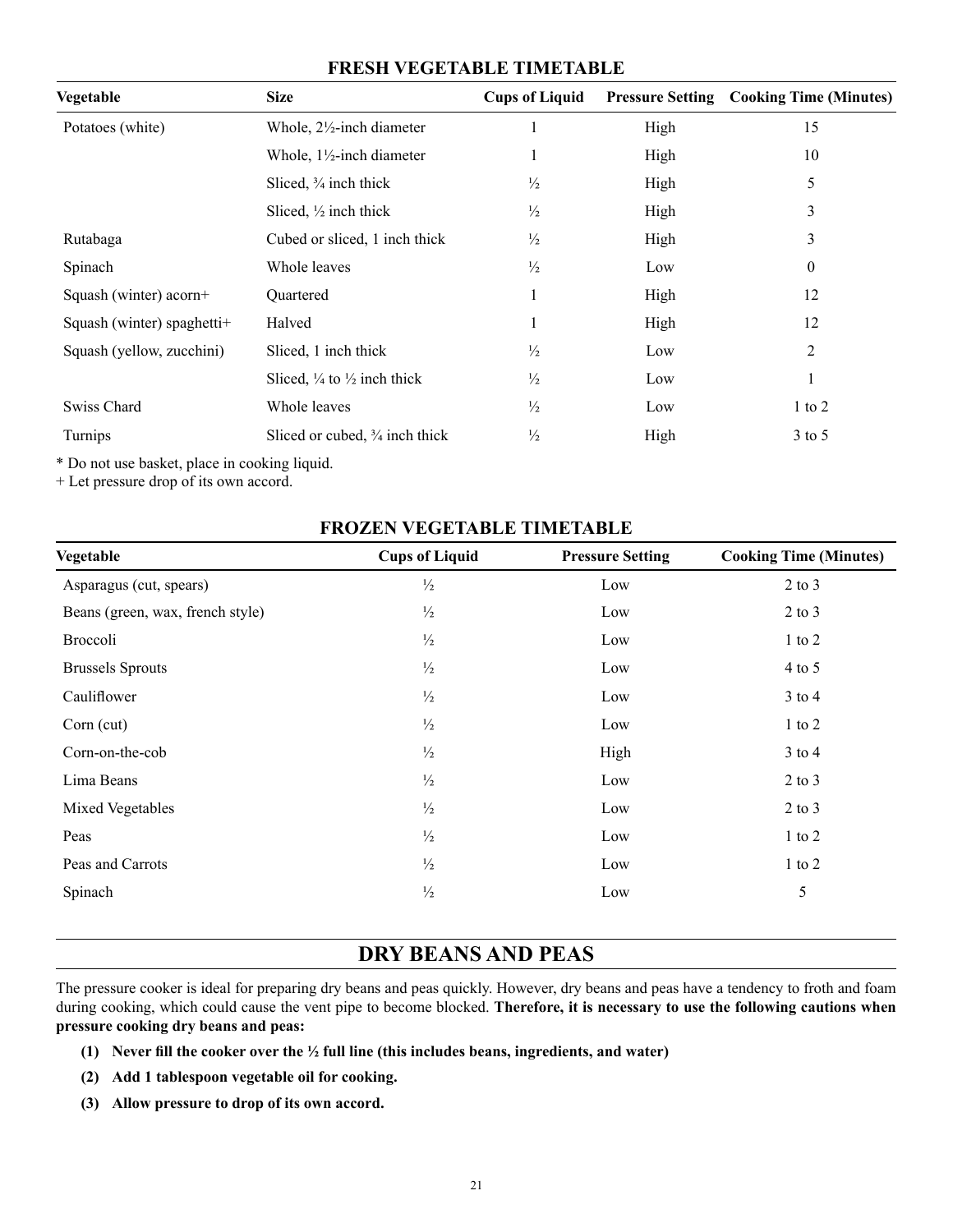#### **SOAKING BEANS AND PEAS**

Soaking isstrongly recommended for all beans and peas, except lentils and black-eye peas, for even cooking and to remove water-soluble, gas-producing starches. Soaking can be done using the traditional or the quick method.

**Traditional method:** Clean and rinse beans; cover with three times as much water as beans. Soak 4 to 8 hours. Drain.

**Quick method:** Clean and rinse beans; cover with three times as much water as beans. Bring beans to a boil and boil for 2 minutes. Remove from heat, cover, and let stand for 1 to 2 hours. Drain.

#### **COOKING BEANS AND PEAS**

After soaking, rinse beans and remove any loose skins. Place beans in pressure cooker. Add fresh water to just cover the beans and add 1 tablespoon vegetable oil. Close the cover securely. Place the PressureTru indicator on the vent pipe and **cook at HIGH PRESSURE** according to the times in the timetable below. For more firm beans for salads and side dishes and when cooking less than 2 cups of beans or peas, use the shorter time. For soups and stews, use the longer time. **After cooking is complete, allow pressure to drop of its own accord.**

#### *FOR DRY BEANS AND PEAS, DO NOT FILL PRESSURE COOKER OVER ½ FULL!*

#### *OPERATING THE COOKER WITHOUT COOKING LIQUID OR ALLOWING THE COOKER TO BOIL DRY WILL DAMAGE THE COOKER.*

# **DRY BEANS AND PEAS TIMETABLE**

Soak beans and peas, except lentils and black-eyed peas, according to information above. **Add 1 tablespoon vegetable oil to cooking liquid. Do not cook split peas.**

#### *FOR DRY BEANS AND PEAS, DO NOT FILL PRESSURE COOKER OVER ½ FULL!*

| <b>Beans and Peas</b>       | <b>Cooking Time (Minutes)</b> | <b>Beans and Peas</b>      | <b>Cooking Time (Minutes)</b> |
|-----------------------------|-------------------------------|----------------------------|-------------------------------|
| Adzuki                      | $1$ to $3$                    | Lima Beans $(large)$ +     | $0$ to $1$                    |
| Anasazi                     | $1$ to $3$                    | Lima Beans (baby)+         | $1$ to $3$                    |
| <b>Black Beans</b>          | $2$ to 4                      | Navy Beans (pea)           | $1$ to $3$                    |
| <b>Black-Eyed Peas</b>      | 2 to $4*$                     | Peas (whole yellow, green) | 6 to 9                        |
| Chickpeas (garbanzo)+       | 7 to 10                       | Pinto Beans                | $3 \text{ to } 6$             |
| <b>Great Northern Beans</b> | $2$ to 5                      | Red Beans                  | $3 \text{ to } 6$             |
| Kidney Beans                | $1 \text{ to } 3$             | Soy Beans (beige)          | 8 to 11                       |
| Lentils (brown, green)      | $3$ to $5*$                   |                            |                               |

\* Cooking time is for unsoaked beans

 $+$  Add  $\frac{1}{2}$  to 1 teaspoon salt to soaking and cooking water to keep bean skins intact.

#### **LENTIL CURRY**

| tablespoon vegetable oil          | tablespoon curry powder |
|-----------------------------------|-------------------------|
| $1\frac{1}{2}$ cups chopped onion | teaspoon ground ginger  |
| 6 cups water                      | .                       |
| 2 cups lentils                    | teaspoon salt           |
| tablespoon coriander              |                         |

Pour vegetable oil into cooker. Turn heat selector to medium and sauté onions. Add water, lentils, coriander, curry powder, and ginger. Close cover securely. Place the PressureTru<sup>™</sup> indicator on the vent pipe and **cook 3 minutes at HIGH PRESSURE. Let pressure drop of its own accord.** Stir in salt.

*Nutrition Information Per Serving 8 servings, 190 Calories, 2 g. Fat, 0 mg. Cholesterol*

#### **BAKED BEANS**

- 2 cups navy beans
- 3 cups water
- $\frac{1}{4}$  cup catsup
- $\frac{1}{4}$  cup molasses
- 1 8-ounce slice uncooked ham, diced
- 1 medium onion, minced
- $\frac{1}{3}$  cup brown sugar
- $\frac{1}{2}$  teaspoon dry mustard
- ¼ teaspoon black pepper • • • • • • •
	- Salt to taste

Soak beans according to instructions on pages 21 and 22. Drain. Add drained navy beans and remaining ingredients except salt to cooker. Close cover securely. Place the PressureTru™ indicator on the vent pipe and **cook 35 minutes at HIGH PRESSURE. Let pressure drop of its own accord.**

*Nutrition Information Per Serving 6 servings, 264 Calories, 4 g. Fat, 5 mg. Cholesterol*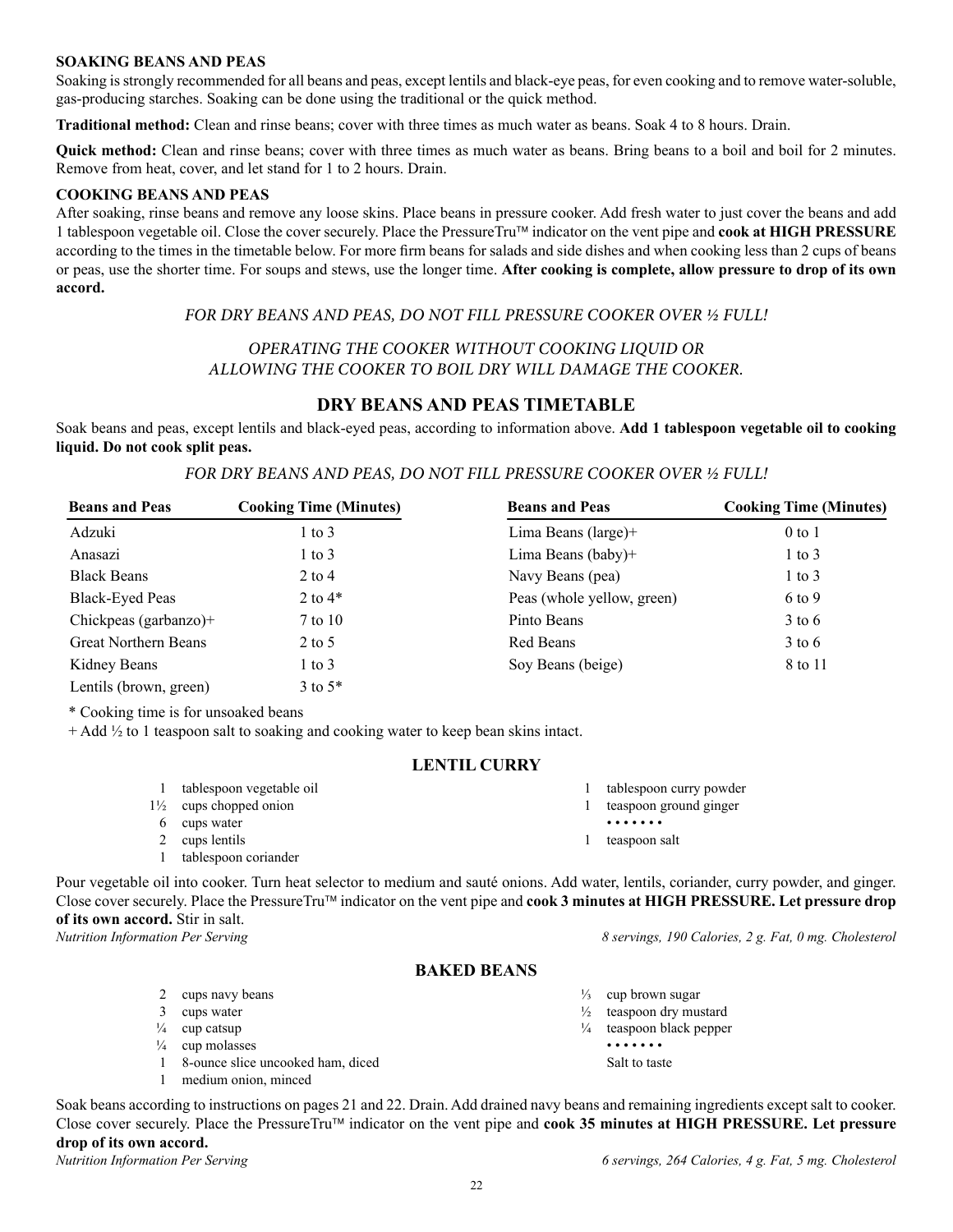#### **SAVORY WHITE BEANS**

- 2 cups navy beans
- 3 cups chicken broth
- 1 cup chopped onion
- 1 cup sliced carrots
- 1 tablespoon minced garlic
- 1 tablespoon vegetable oil
- 1 small bay leaf
- $\frac{1}{2}$  teaspoon thyme
- $\frac{1}{4}$  teaspoon rosemary
- $\frac{1}{4}$  teaspoon black pepper
	- • • • Salt to taste

Soak beans according to instructions on pages 21 and 22; drain. Add all ingredients except salt to cooker. Close cover securely. Place the PressureTru<sup>™</sup> indicator on the vent pipe and **cook 2 minutes at HIGH PRESSURE.** Let pressure drop of its own accord. *Nutrition Information Per Serving 7 servings, 254 Calories, 3 g. Fat, 0 mg. Cholesterol*

# **GRAINS**

Grains are an important, but often little recognized, part of a healthy diet. They contribute complex carbohydrates, soluble and insoluble fiber, and other nutrients. Yet with all these benefits, grains are low in fat. Grains can be prepared quickly and conveniently with the pressure cooker. With a pressure cooker it is not necessary to soak or simmer grains for several hours.

**During cooking many grains tend to froth, foam, and sputter and could cause the vent pipe to become blocked. Therefore, to contain frothing and foaming during the cooking period, grains must be prepared in a bowl covered with aluminum foil in the pressure cooker.** Preparing grains in a bowl also minimizes cleanup which can be difficult if the grains stick to the bottom of the cooker.

The bowl can be metal, such as stainless steel, or oven-safe glass. If using glass, increase cooking time by 1 to 5 minutes depending on the length of the recommended cooking time.

# *FOR GRAINS, DO NOT FILL PRESSURE COOKER OVER ½ FULL!*

# *OPERATING THE COOKER WITHOUT COOKING LIQUID OR ALLOWING THE COOKER TO BOIL DRY WILL DAMAGE THE COOKER.*

# **GRAIN TIMETABLE**

Combine the desired grain and the amount of water or broth indicated in the table below in a bowl which fits loosely in the pressure cooker. Cover bowl securely with aluminum foil. Pour one cup water into the cooker. Place bowl in steamer basket in cooker. Close cover securely. Place the PressureTru™ indicator on the vent pipe and **cook for the time indicated in the table below at HIGH pressure. After pressure cooking, allow pressure to drop of its own accord.** Using tongs or hot pads, carefully remove bowl from cooker. Remove foil. Before serving, separate the grains by lifting gently with a fork while steaming. It may be necessary to allow excess moisture to evaporate from some grains. If excessive moisture remains, drain before using grains.

| Grain<br>$(1 \text{ Cup})$ | <b>Cups Liquid</b><br>in Bowl | <b>Cooking Time</b><br>(Minutes) | Grain<br>$(1 \text{ Cup})$ | <b>Cups Liquid</b><br>in Bowl | <b>Cooking Time</b><br>(Minutes) |
|----------------------------|-------------------------------|----------------------------------|----------------------------|-------------------------------|----------------------------------|
| Amaranth                   | $1\frac{3}{4}$                | 4 to 5                           | Quinoa                     | $1\frac{1}{2}$                |                                  |
| Barley (hulled)            | $2\frac{1}{2}$                | 25 to 28                         | Rice (brown)               | $1\frac{1}{2}$                | 12 to $14$                       |
| Barley (pearl)             | $2\frac{1}{2}$                | 11 to 14                         | Rice (white)               | $1\frac{1}{2}$                | 6 to 7                           |
| Buckwheat                  | 2                             | $3$ to 4                         | <b>Rye Berries</b>         | $1\frac{1}{2}$                | 23 to 28                         |
| <b>Bulgar</b>              | $1\frac{1}{2}$                | $3$ to 4                         | Spelt                      | 2                             | 28 to 32                         |
| Millet                     | 2                             | 9 to 10                          | <b>Wheat Berries</b>       | 2                             | 28 to 32                         |
| Oats (whole groats)        | $1\frac{1}{2}$                | 20 to 25                         | Wild Rice                  | $1\frac{1}{2}$                | 20 to 25                         |
| Oats (steel cut)           |                               | 5 to 6                           |                            |                               |                                  |

# *FOR GRAINS, DO NOT FILL PRESSURE COOKER OVER ½ FULL!*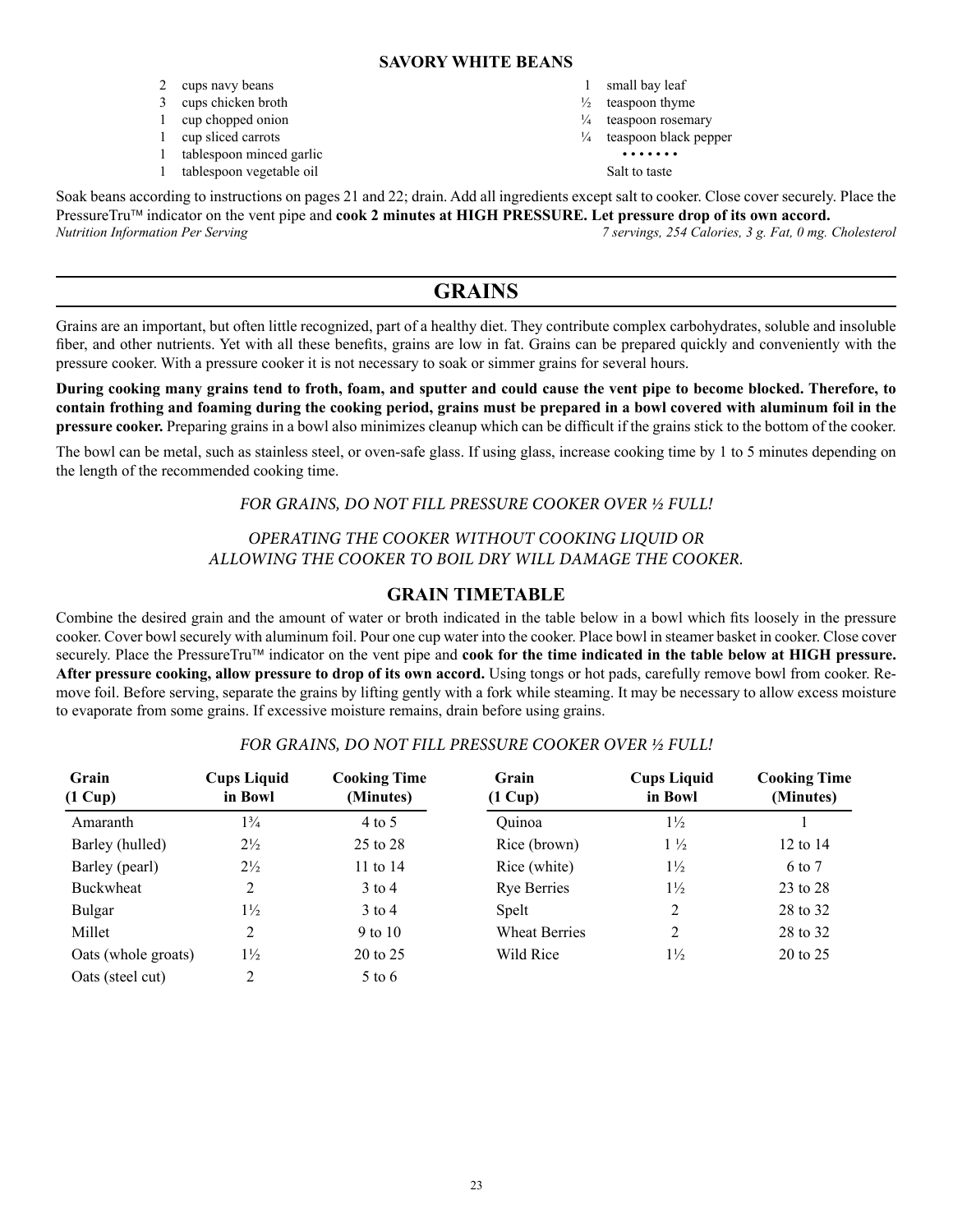$24$ 

# **SEASONED RICE PILAF**

- 2 tablespoons margarine
- 1 small onion, chopped
- 2 cups long grain white rice
- 2 cups chicken broth
- 1¾ cups water
- $\frac{1}{2}$  teaspoon salt
- $\frac{1}{2}$  teaspoon oregano <sup>1</sup>/<sub>4</sub> teaspoon pepper
- $\frac{1}{2}$  cup water

Place margarine in cooker. Turn heat selector to medium to melt margarine. Then sauté onions. Combine the onion with the remaining ingredients except ½ cup water in a metal bowl which will fit loosely in cooker. Cover bowl firmly with aluminum foil. Pour water into cooker. Place bowl in steamer basket in cooker. Close cover securely. Place the PressureTru indicator on the vent pipe and **cook 6 minutes at HIGH PRESSURE. Let pressure drop of its own accord.** Allow rice to steam uncovered for 5 minutes.

*Nutrition Information Per Serving 8 servings, 210 Calories, 4 g. Fat, 0 mg. Cholesterol*

**Variation: Grecian Rice Pilaf**

After pressure has dropped of its own accord, combine rice,  $\frac{3}{4}$  cup peas,  $\frac{3}{4}$  cup pitted ripe olives, cut in half, and 1 large red pepper, cut into bite size slices. Allow the rice to steam uncovered 5 minutes.

# **BROWN RICE WITH VEGGIES**

- 1 cup natural brown rice
- $1\frac{1}{2}$  cups chicken stock or broth
- 1 large tomato, peeled, seeded, chopped
- $\frac{1}{2}$  cup diced carrot
- $\frac{1}{2}$  cup diced celery
- $\frac{1}{2}$  cup diced green pepper

 $\frac{1}{2}$  cup sliced green onion

- 1 package (2 ounces) sliced blanched almonds
- $\frac{1}{2}$  cup water
- • • • •

1 cup water • • • • • • •  $\frac{3}{4}$  cup golden raisins ⅓ cup pecans, toasted

¼ cup chopped parsley

Combine rice and chicken stock in a metal bowl which fits loosely in cooker. Stir in vegetables and almonds. Cover bowl firmly with aluminum foil. Pour  $\frac{1}{2}$  cup water into cooker. Place bowl in steamer basket in cooker. Close cover securely. Place the PressureTru<sup>TM</sup> indicator on the vent pipe and **cook 12 minutes at HIGH PRESSURE. Let pressure drop of its own accord.** Open cooker, remove foil, and set rice aside to steam. Stir in parsley.

*Nutrition Information Per Serving 4 servings, 290 Calories, 10 g. Fat, 0 mg. Cholesterol*

# **WILD RICE WITH RAISINS AND PECANS**

- 1 tablespoon vegetable oil
- 1 medium onion, finely chopped
- $1\frac{1}{2}$  cups wild rice
- 2 cups beef broth

Pour vegetable oil into cooker. Turn heat selector to medium and sauté onion. Combine onion with wild rice and beef broth in a metal bowl which fits loosely in cooker. Cover bowl firmly with aluminum foil. Pour water into cooker. Place bowl in steamer basket in cooker. Close cover securely. Place the PressureTru™ indicator on the vent pipe and **cook 25 minutes at HIGH PRESSURE. Let pressure drop of its own accord.** Open cooker and remove aluminum foil; add raisins and allow to steam for 5 minutes. Remove bowl from cooker; stir in pecans.<br>Nutrition Information Per Serving

*Nutrition Information Per Serving 8 servings, 167 Calories, 5 g. Fat, 0 mg. Cholesterol*

# **RISOTTO WITH ARTICHOKE HEARTS AND SUN-DRIED TOMATOES**

| tablespoon olive oil        |                                               | .                                      |
|-----------------------------|-----------------------------------------------|----------------------------------------|
| cup arborio rice            |                                               | can $(133/4 ounces)$ artichoke hearts, |
|                             |                                               | drained and coarsely chopped           |
|                             | $\frac{1}{4}$                                 | cup grated Parmesan cheese             |
| cup white wine              | $1\frac{1}{2}$                                | tablespoons fresh thyme or             |
| cup dried tomatoes, chopped |                                               | $1\frac{1}{2}$ teaspoons dried thyme   |
| cup water                   |                                               | Salt and pepper to taste               |
|                             | 2 cloves garlic, minced<br>cups chicken broth |                                        |

Heat oil in pressure cooker over medium heat; add rice and stir for 2 minutes until coated and slightly translucent. Add garlic and cook for 1 minute. Combine rice, garlic, broth, white wine, and tomatoes in a metal bowl which fits loosely in cooker. Cover bowl firmly with aluminum foil. Pour water into cooker. Place bowl in steamer basket in cooker. Close cover securely. Place the PressureTru™ indicator on the vent pipe and **cook 9 minutes at HIGH PRESSURE. Let pressure drop of its own accord.** Open cooker and remove foil. Stir artichoke hearts, Parmesan cheese, and thyme into rice.

*Nutrition Information Per Serving 4 servings, 220 Calories, 5 g. Fat, 4 mg. Cholesterol*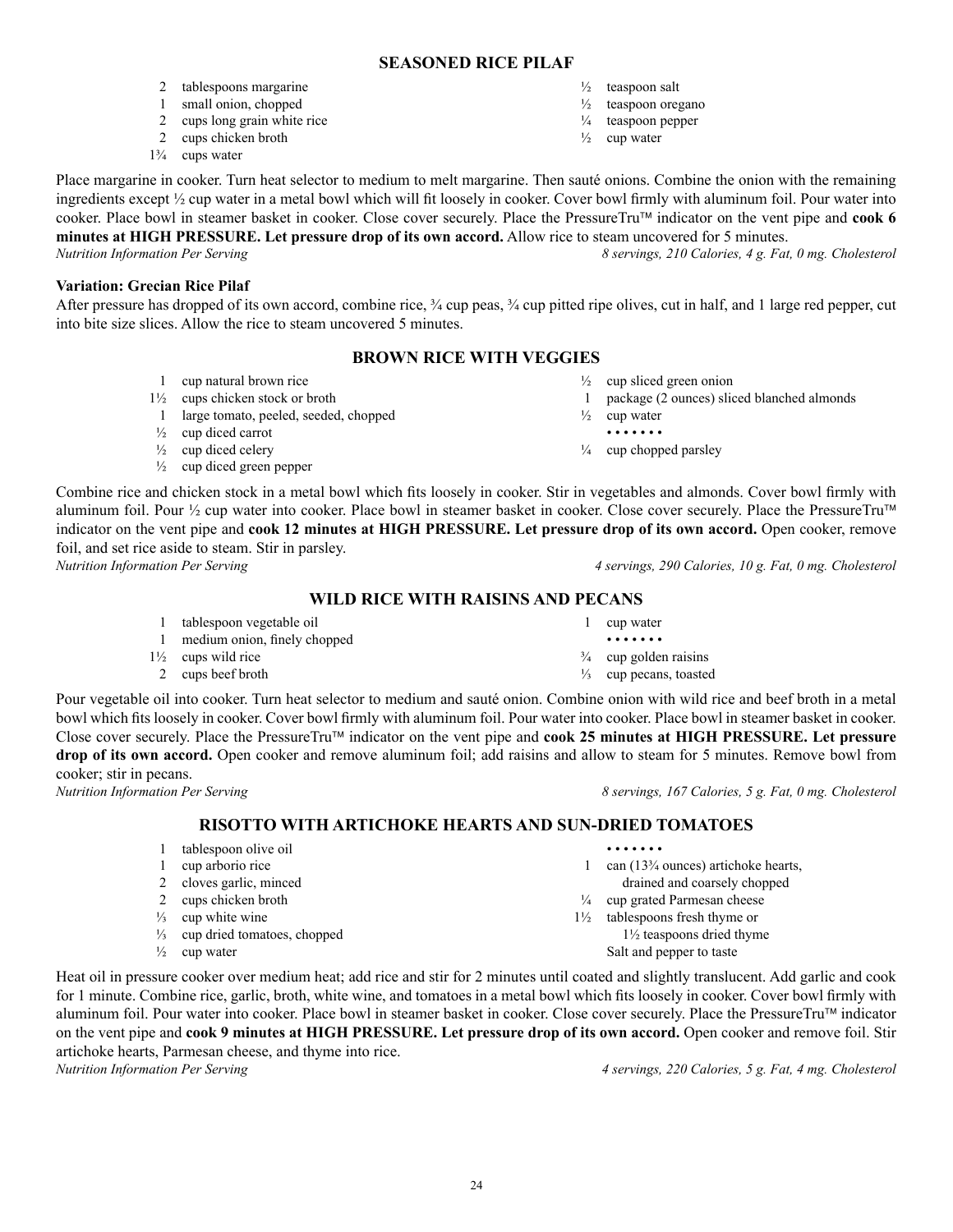$25$ 

# **DESSERTS**

Add a fabulous finale to any meal with desserts prepared in your pressure cooker. Pressure cooking gives an even texture to pudding and a satiny feel to custards.

Desserts may be prepared in oven-safe custard cups or any metal mold which will fit loosely in the steamer basket in the pressure cooker. Fill molds only ⅔ full to allow for expansion of food. Coversecurely with aluminum foilshaped to the sides of the mold. Place the steamer basket in the cooker. Then place the mold or custard cups in the steamer basket. Up to four custard cups of dessert can be pressure cooked at a time. Place two custard cups in the steamer basket. Then, stack the other two custard cups opposite the bottom two custard cups.

To test custards for doneness, insert a knife into the center. If the knife comes out clean, it is done. If not, it will be necessary to bring the cooker back up to pressure and cook the custard a minute or two longer.

Do not cook applesauce, cranberries, or rhubarb in the pressure cooker.

#### *FOR DESSERTS, DO NOT FILL PRESSURE COOKER OVER ⅔ FULL!*

# *OPERATING THE COOKER WITHOUT COOKING LIQUID OR ALLOWING THE COOKER TO BOIL DRY WILL DAMAGE THE COOKER.*

#### **STUFFED APPLES**

- $\frac{1}{2}$  teaspoon ground cinnamon
	- 4 cooking apples
	- 1 tablespoon butter

1 cup whole milk  $\frac{1}{2}$  cup sugar  $\frac{1}{2}$  cup raisins  $\frac{1}{2}$  teaspoon cinnamon

 $\frac{1}{2}$  cup water

Soak raisins in wine for at least 30 minutes. Drain, reserving wine. Combine raisins, nuts, sugar, orange rind, and cinnamon. Core apples, cutting to but not through bottoms. Pare top ⅓ of apples. Fill centers with raisin mixture. Top each with ¼ of the butter. Place the reserved wine, water, and apples in cooker. Place the PressureTru™ indicator on the vent pipe and **cook 7 minutes at LOW PRESSURE.** Let **pressure drop of its own accord.**

*Nutrition Information Per Serving 4 servings, 224 Calories, 8 g. Fat, 8 mg. Cholesterol*

**RICE PUDDING**

- 1 cup long grain white rice
- 1½ cups water
- $\frac{1}{2}$  cup water • • • • • • •

Combine rice and  $1\frac{1}{2}$  cups water in a metal bowl which fits loosely in cooker. Cover bowl firmly with aluminum foil. Pour  $\frac{1}{2}$  cup water into cooker. Place bowl in steamer basket in cooker. Close cover securely. Place the PressureTru indicator on the vent pipe and **cook 10 minutes at HIGH PRESSURE. Release pressure quickly.** Stir milk, sugar, raisins, and cinnamon into rice. Cover bowl firmly with aluminum foil. Place bowl in steamer basket in cooker. Close cover securely. Place the PressureTru indicator on the vent pipe and **cook 3 minutes at HIGH PRESSURE. Let pressure drop of its own accord.**

# **VANILLA CUSTARD**

- ½ teaspoon vanilla
- 

2 egg, slightly beaten  $\frac{1}{4}$  cup sugar

2 cups low-fat milk

 $\frac{1}{4}$  teaspoon salt

Combine milk, eggs, sugar, salt, and vanilla. Pour into individual custard cups. Sprinkle nutmeg on custards. Cover each cup firmly with aluminum foil. Pour water into cooker. Place custard cups in steamer basket in cooker. Close cover securely. Place the PressureTru™ indicator on the vent pipe and **cook 6 minutes at HIGH PRESSURE. Release pressure quickly.** Chill custard. *Nutrition Information Per Serving 4 servings, 137 Calories, 4 g. Fat, 118 mg. Cholesterol*

#### **Variation: Coconut Custard**

Sprinkle 1 tablespoon coconut over top of each vanilla custard before cooking.

 $\frac{1}{4}$  cup golden raisins

- $\frac{1}{2}$  cup dry red wine
- $\frac{1}{4}$  cup chopped nuts
- 2 tablespoons sugar
- $\frac{1}{2}$  teaspoon grated orange rind

*Nutrition Information Per Serving 6 servings, 238 Calories, 2 g. Fat, 24 mg. Cholesterol*

- Nutmeg
	- $\frac{1}{2}$  cup water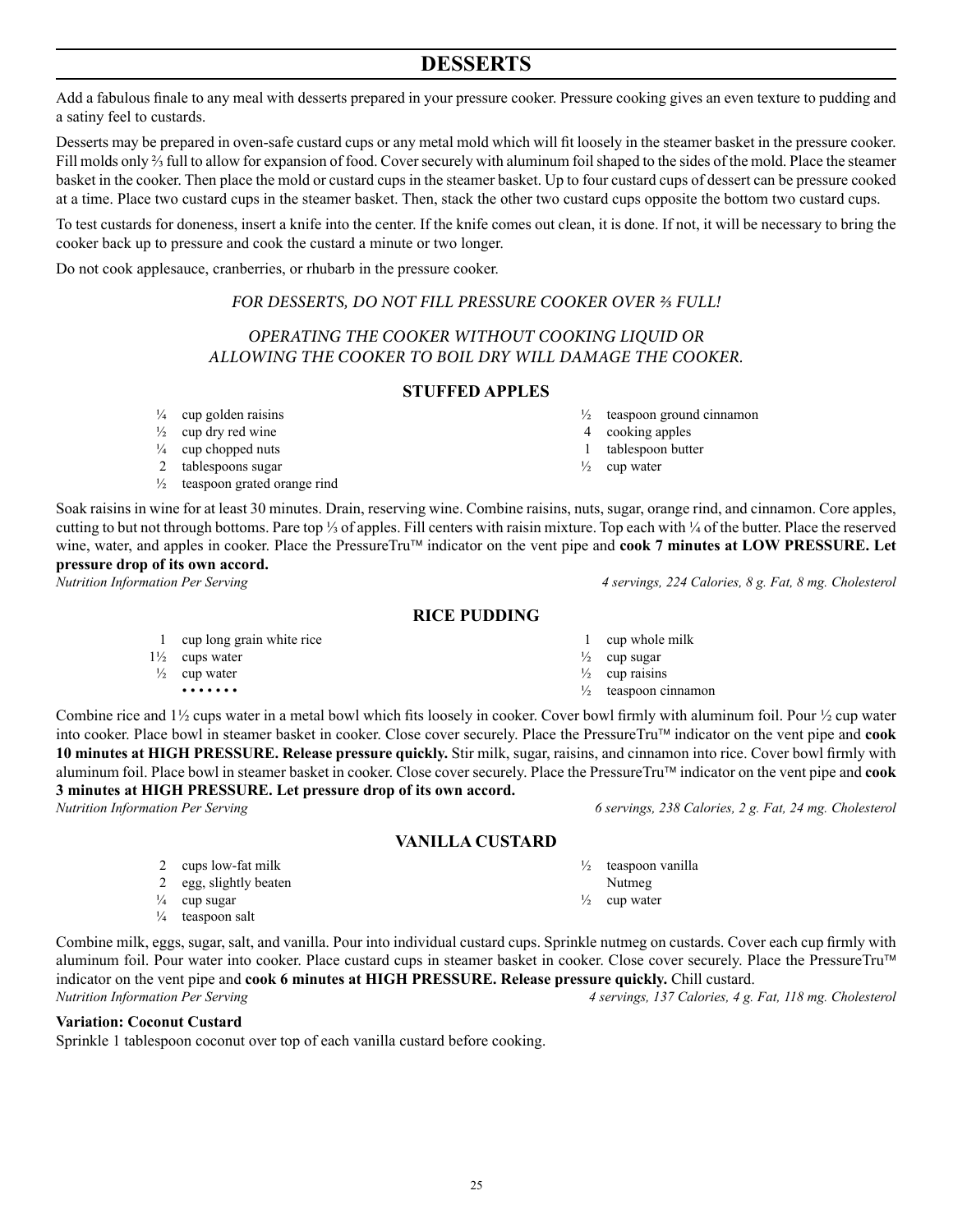### **PETITE PUMPKIN CUSTARDS**

- 1 can (16 ounces) solid-pack pumpkin
- 1 can (14 ounces) sweetened condensed milk
- 3 eggs, beaten
- 1 teaspoon ground cinnamon
- 1 teaspoon finely chopped candied ginger, optional

Mix pumpkin, milk, eggs, cinnamon, ginger, and cloves. Pour into individual custard cups. Cover each cup firmly with aluminum foil. Pour water into cooker. Place custard cups in steamer basket in cooker. Close cover securely. Place the PressureTru™ indicator on the vent pipe and **cook 10 minutes at HIGH PRESSURE. Release pressure quickly.** Refrigerate until chilled. Serve with whipped cream, if desired.

### **TAPIOCA PUDDING**

- 2 cups low-fat milk
- 2 tablespoons quick cooking tapioca
- 2 eggs, slightly beaten

Scald milk and tapioca. Remove from heat and let stand 15 minutes. Combine eggs, sugar, and vanilla. Add milk and tapioca, stirring constantly. Pour into individual custard cups. Cover firmly with aluminum foil. Pour water into cooker. Place custard cups in steamer basket in cooker. Close cover securely. Place the PressureTru indicator on the vent pipe and **cook 6 minutes at HIGH PRESSURE. Release pressure quickly.** Chill. Unmold if desired.

#### **OATMEAL APPLE CRISP**

- 4 cups apples, peeled and sliced
- 1 tablespoon lemon juice
- $\frac{1}{2}$  cup quick cooking oats
- $\frac{1}{4}$  cup brown sugar

Sprinkle apples with lemon juice. Combine oats, brown sugar, flour, and cinnamon. Cut in margarine until coarse meal forms. Place apples in a greased bowl that will loosely fit in cooker. Sprinkle oat mixture evenly over apples. Cover bowl firmly with aluminum foil. Pour water into cooker. Place bowl in steamer basket in cooker. Close cover securely. Place the PressureTru™ indicator on the vent pipe and **cook 20 minutes at HIGH PRESSURE. Release pressure quickly.**

*Nutrition Information Per Serving 4 servings, 209 Calories, 7 g. Fat, 0 Cholesterol*

¼ teaspoon ground cloves  $\frac{1}{2}$  cup water

 • • • • • • • Whipped cream, optional

*Nutrition Information Per Serving 8 servings, 207 Calories, 6 g. Fat, 97 mg. Cholesterol*

- $\frac{1}{3}$  cup sugar
- ½ teaspoon vanilla

2 tablespoons flour 1 teaspoon cinnamon

1 cup water

2 tablespoons margarine, softened

- $\frac{1}{2}$  cup water
- 

*Nutrition Information Per Serving 6 servings, 113 Calories, 3 g. Fat, 75 mg. Cholesterol*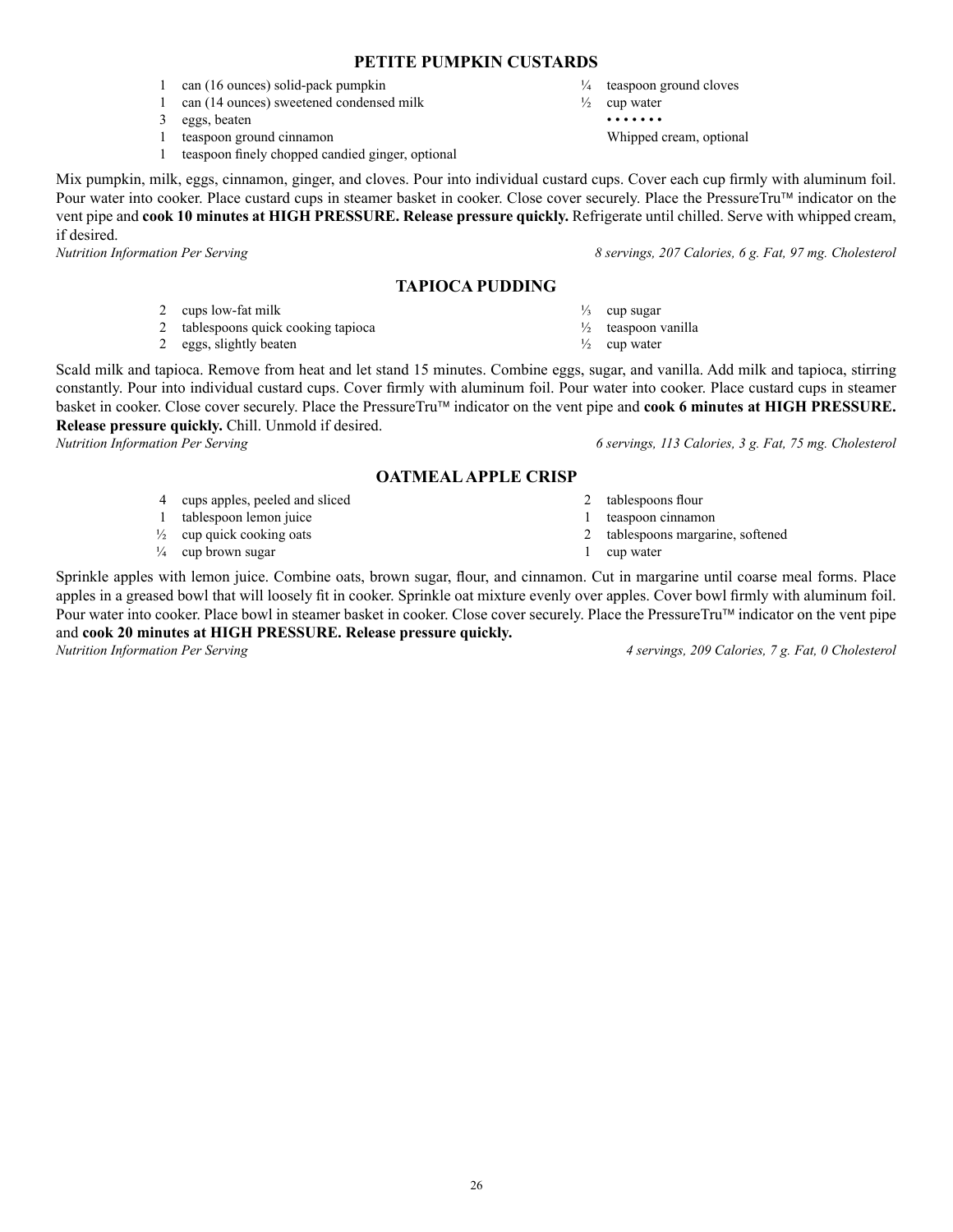# **RECIPE INDEX**

| DRY BEANS AND PEAS21                                                                      |
|-------------------------------------------------------------------------------------------|
|                                                                                           |
| Dry Beans and Peas Timetable 22                                                           |
|                                                                                           |
|                                                                                           |
|                                                                                           |
| Brown Rice With Veggies 24                                                                |
|                                                                                           |
|                                                                                           |
| Risotto with Artichoke Hearts and Sun-Dried Tomatoes. .24                                 |
|                                                                                           |
|                                                                                           |
|                                                                                           |
| Apricot Barbecue Pork Roast 16                                                            |
|                                                                                           |
| Beef Pot Roast $\ldots \ldots \ldots \ldots \ldots \ldots \ldots \ldots \ldots \ldots 15$ |
|                                                                                           |
|                                                                                           |
|                                                                                           |
|                                                                                           |
|                                                                                           |
|                                                                                           |
|                                                                                           |
|                                                                                           |
|                                                                                           |
|                                                                                           |
|                                                                                           |
|                                                                                           |
|                                                                                           |
|                                                                                           |
| Chicken Breasts Tarragon 12                                                               |

| POULTRY (CONTINUED) 12            |
|-----------------------------------|
|                                   |
|                                   |
|                                   |
|                                   |
|                                   |
|                                   |
|                                   |
|                                   |
| Lemon 'N Dill Cod and Broccoli 11 |
|                                   |
|                                   |
|                                   |
|                                   |
|                                   |
|                                   |
|                                   |
|                                   |
|                                   |
|                                   |
|                                   |
|                                   |
|                                   |
|                                   |
|                                   |
|                                   |
|                                   |
|                                   |
|                                   |
|                                   |
|                                   |
|                                   |
|                                   |
|                                   |
| Fresh Vegetable Timetable 20      |
| Frozen Vegetable Timetable21      |
|                                   |
|                                   |
|                                   |
|                                   |